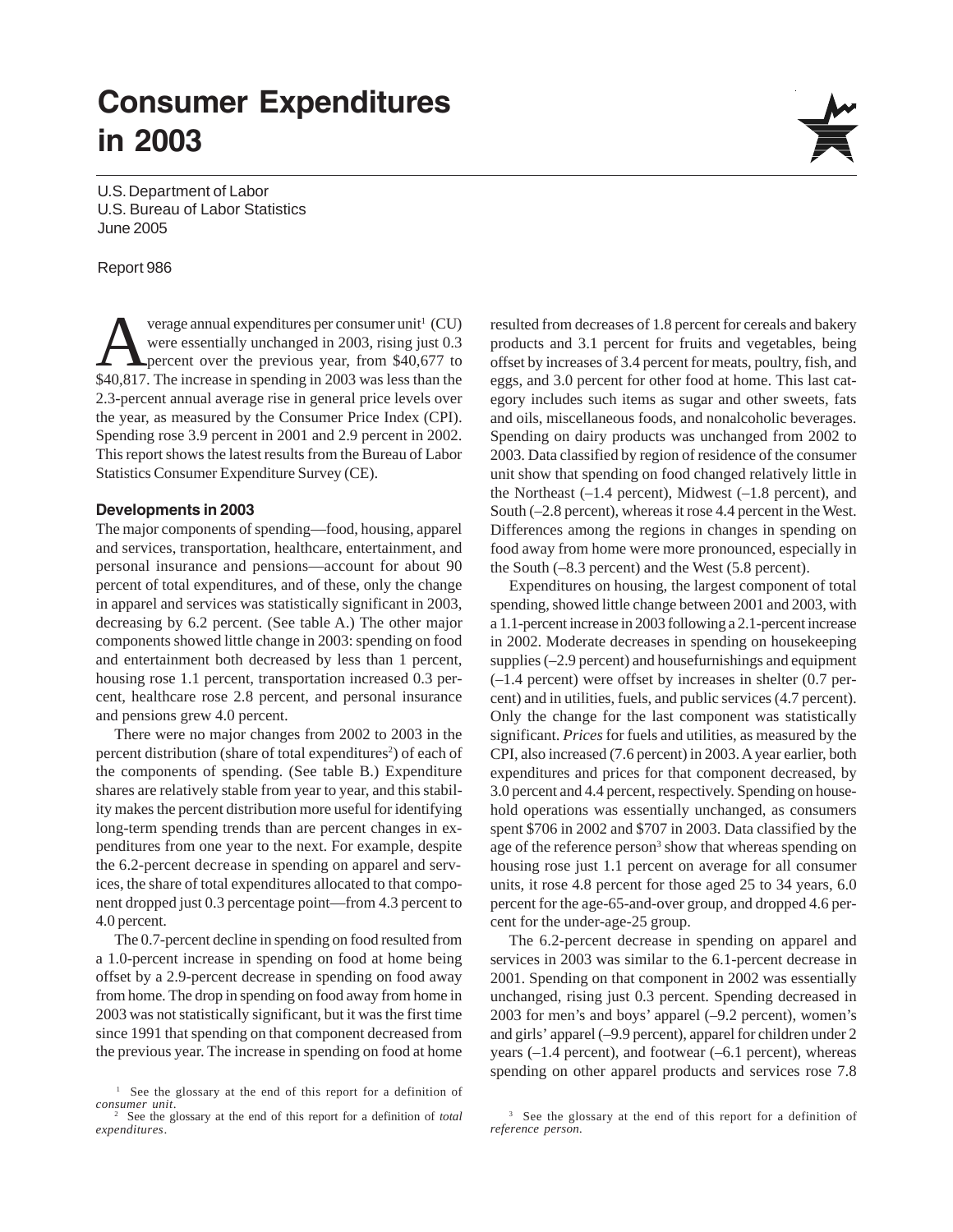|           |  | Table A. Average annual expenditures of all consumer units and percent changes, Consumer Expenditure Survey, |  |  |  |  |  |
|-----------|--|--------------------------------------------------------------------------------------------------------------|--|--|--|--|--|
| 2001-2003 |  |                                                                                                              |  |  |  |  |  |

|                                                                                                                   |                                                      |                                                      |                                                      | Percent change                  |                                         |
|-------------------------------------------------------------------------------------------------------------------|------------------------------------------------------|------------------------------------------------------|------------------------------------------------------|---------------------------------|-----------------------------------------|
| Item                                                                                                              | 2001                                                 | 2002                                                 | 2003                                                 | 2001-2002                       | 2002-2003                               |
|                                                                                                                   |                                                      |                                                      |                                                      |                                 |                                         |
| Number of consumer units (in thousands)                                                                           | 110,339                                              | 112,108                                              | 115,356                                              |                                 |                                         |
|                                                                                                                   | \$47,507                                             | \$49,430                                             | \$51,128                                             |                                 |                                         |
| Averages:<br>Number of persons in consumer unit                                                                   | 48.1<br>2.5<br>1.4<br>1.9<br>66<br>\$39,518<br>5,321 | 48.1<br>2.5<br>1.4<br>2.0<br>66<br>\$40,677<br>5,375 | 48.4<br>2.5<br>1.3<br>1.9<br>67<br>\$40,817<br>5,340 | 2.9<br>1.0                      | 0.3<br>$-.7$                            |
| Cereals and bakery products<br>Meats, poultry, fish, and eggs                                                     | 3,086<br>452<br>828<br>332                           | 3,099<br>450<br>798<br>328                           | 3.129<br>442<br>825<br>328                           | .4<br>$-.4$<br>$-3.6$<br>$-1.2$ | 1.0<br>$-1.8$<br>3.4<br>.0              |
|                                                                                                                   | 522<br>952<br>2,235<br>349                           | 552<br>970<br>2,276<br>376                           | 535<br>999<br>2,211<br>391                           | 5.7<br>1.9<br>1.8<br>7.7        | $-3.1$<br>3.0<br>$-2.9$<br>4.0          |
| Utilities, fuels, and public services                                                                             | 13,011<br>7,602<br>2,767                             | 13,283<br>7,829<br>2,684                             | 13,432<br>7,887<br>2,811                             | 2.1<br>3.0<br>$-3.0$            | 1.1<br>.7<br>4.7                        |
| Housefurnishings and equipment                                                                                    | 676<br>509<br>1,458<br>1,743                         | 706<br>545<br>1,518<br>1,749                         | 707<br>529<br>1,497<br>1,640                         | 4.4<br>7.1<br>4.1<br>.3         | $\cdot$ 1<br>$-2.9$<br>$-1.4$<br>$-6.2$ |
| Vehicle purchases (net outlay)                                                                                    | 7,633<br>3,579<br>1,279                              | 7,759<br>3,665<br>1,235                              | 7,781<br>3.732<br>1,333                              | 1.7<br>2.4<br>$-3.4$            | .3<br>1.8<br>7.9                        |
|                                                                                                                   | 2,375<br>400<br>2,182                                | 2,471<br>389<br>2,350                                | 2,331<br>385<br>2,416                                | 4.0<br>$-2.7$<br>7.7            | $-5.7$<br>$-1.0$<br>2.8                 |
| Personal care products and services                                                                               | 1,953<br>485<br>141<br>648                           | 2,079<br>526<br>139<br>752                           | 2,060<br>527<br>127<br>783                           | 6.5<br>8.5<br>$-1.4$<br>16.0    | $-.9$<br>$\cdot$ .2<br>-8.6<br>4.1      |
| Tobacco products and smoking supplies                                                                             | 308<br>750<br>1,258                                  | 320<br>792<br>1,277                                  | 290<br>606<br>1,370                                  | 3.9<br>5.6<br>1.5               | $-9.4$<br>$-23.5$<br>7.3                |
| Personal insurance and pensions<br>Life and other personal insurance<br>Pensions and Social Security <sup>2</sup> | 3,737<br>410<br>3,326                                | 3,899<br>406<br>3,493                                | 4,055<br>397<br>3,658                                | 4.3<br>$-1.0$<br>5.0            | 4.0<br>2.2<br>4.7                       |

1 Income values are derived from "complete income reporters" only. (See glossary at the end of this report.)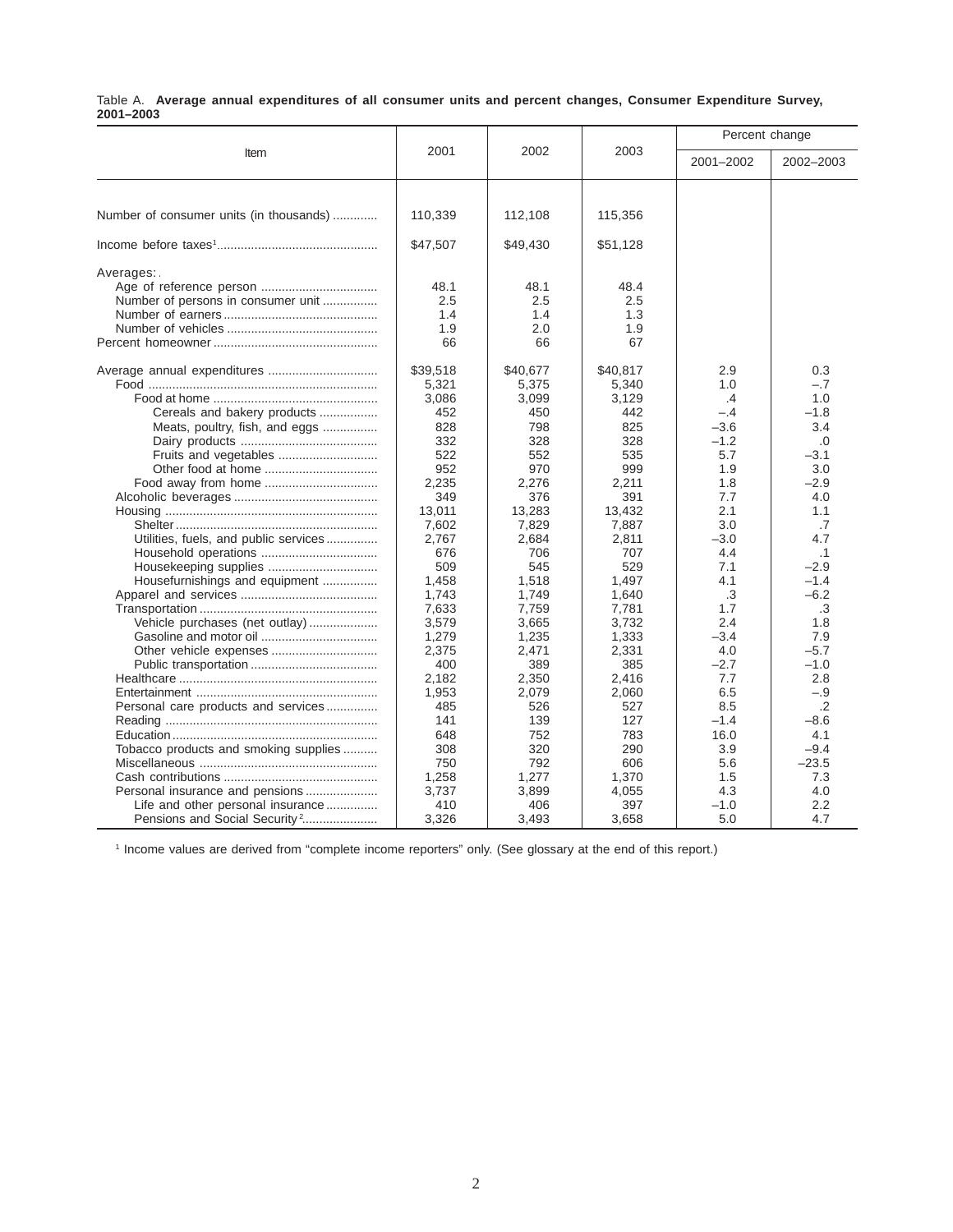| Table B. Distribution of total annual expenditures by major category, Consumer Expenditure Survey, 2000-2003 |  |
|--------------------------------------------------------------------------------------------------------------|--|
|--------------------------------------------------------------------------------------------------------------|--|

| Item                                  | 2000                                                                                                             | 2001                                                                                                     | 2002                                                                                                            | 2003                                                                                                      |
|---------------------------------------|------------------------------------------------------------------------------------------------------------------|----------------------------------------------------------------------------------------------------------|-----------------------------------------------------------------------------------------------------------------|-----------------------------------------------------------------------------------------------------------|
|                                       | 100.0<br>13.6<br>7.9<br>5.6<br>1.0<br>32.4<br>4.9<br>19.5<br>9.0<br>3.4<br>7.1<br>5.4<br>4.9<br>1.5<br>.4<br>1.7 | 100.0<br>13.5<br>7.8<br>5.7<br>.9<br>32.9<br>4.4<br>19.3<br>9.1<br>3.2<br>7.0<br>5.5<br>4.9<br>.4<br>1.6 | 100.0<br>13.2<br>7.6<br>5.6<br>.9<br>32.7<br>4.3<br>19.1<br>9.0<br>3.0<br>7.0<br>5.8<br>5.1<br>1.3<br>.3<br>1.8 | 100.0<br>13.1<br>7.7<br>5.4<br>1.0<br>32.9<br>4.0<br>19.1<br>9.1<br>3.3<br>5.9<br>5.0<br>1.3<br>.3<br>1.9 |
| Tobacco products and smoking supplies | .8<br>2.0<br>3.1<br>8.8<br>1.0<br>7.8                                                                            | .8<br>9. ا<br>3.2<br>9.5<br>1.0<br>8.4                                                                   | .8<br>1.9<br>3.1<br>9.6<br>1.0<br>8.6                                                                           | 3.4<br>9.9<br>1.0<br>9.0                                                                                  |

percent. This last component includes items such as watches, jewelry, laundry, and drycleaning. The trend in the share of total expenditures spent on apparel and services has been downward over the last several years, possibly due to the competition from cheaper imported clothing as well as a shift to more casual, less expensive styles. In 1993, apparel and services accounted for 5.5 percent of total spending; by 2003, the share had fallen to 4.0 percent.

Spending on transportation was essentially unchanged over the period, rising just 0.3 percent, from \$7,759 in 2002 to \$7,781 in 2003. However, there were statistically significant changes among the components of transportation, with a 7.9-percent increase in spending on gasoline and motor oil offset somewhat by a 5.7-percent decrease in other vehicle expenses, a category that includes items such as vehicle finance charges, maintenance and repairs, and leasing and renting vehicles. There was little change in the other two components of transportation: expenditures for vehicle purchases rose 1.8 percent, and spending on public transportation fell 1.0 percent. Although spending on vehicle purchases rose only slightly for all CUs, classifying the data by quintiles of income<sup>4</sup> revealed large changes for consumers in the lowest income quintile, as well as those in the highest. CUs in the lowest income quintile decreased their spending on purchases of vehicles by 22.7 percent (from \$1,603 in 2002 to \$1,240 in 2003), whereas CUs in the highest income quintile increased their spending by 15.0 percent (from \$6,288 to \$7,228). Spending on purchases of vehicles is subject to large changes from year to year because vehicles are expensive and typically purchased infrequently, so relatively small changes in the percentage of consumer units making such purchases can affect the overall average.

Healthcare spending showed little change in 2003, rising 2.8 percent, following increases of 7.7 percent in 2002 and 5.6 percent in 2001. Among the components of healthcare, spending on health insurance continued to increase significantly, with a 7.2-percent rise in 2003 following increases of 10.1 percent in 2002 and 7.9 percent in 2001. The increase in health insurance spending in 2003 was offset somewhat by a 4.2 percent drop in spending on (both prescription and nonprescription) drugs. The decrease in spending on drugs in 2003 followed several years of relatively large increases: 8.6 percent in 2002, 7.8 percent in 2001, and 12.6 percent in 2000. The other two components of healthcare—medical services and medical supplies—increased slightly in 2003, by 0.2 percent and 1.9 percent, respectively. Data classified by the age of the reference person show that the youngest group, with reference person under age 25, spent the least on healthcare, \$546, and had a large decrease (14.7 percent) in spending on that component in 2003. Healthcare accounted for 2.4 percent of that group's total spending. In comparison, the oldest group, with reference person age 75 and older, spent the most on healthcare, \$3,856, and had a large increase (7.6 percent) in spending. Healthcare accounted for 15.4 percent of their spending.

After an increase of 6.5 percent in 2002, spending on entertainment was little changed in 2003, decreasing 0.9 percent. Among the components of entertainment, increases in spending on televisions, radios, and sound equipment  $(5.5)$ percent) and on pets, toys, and playground equipment (2.5 percent) were offset by decreases in spending on fees and admissions (8.7 percent) and on other entertainment supplies, equipment, and services (4.1 percent). This last com-

<sup>4</sup> See the glossary at the end of this report for a definition of *quintiles of income before taxes.*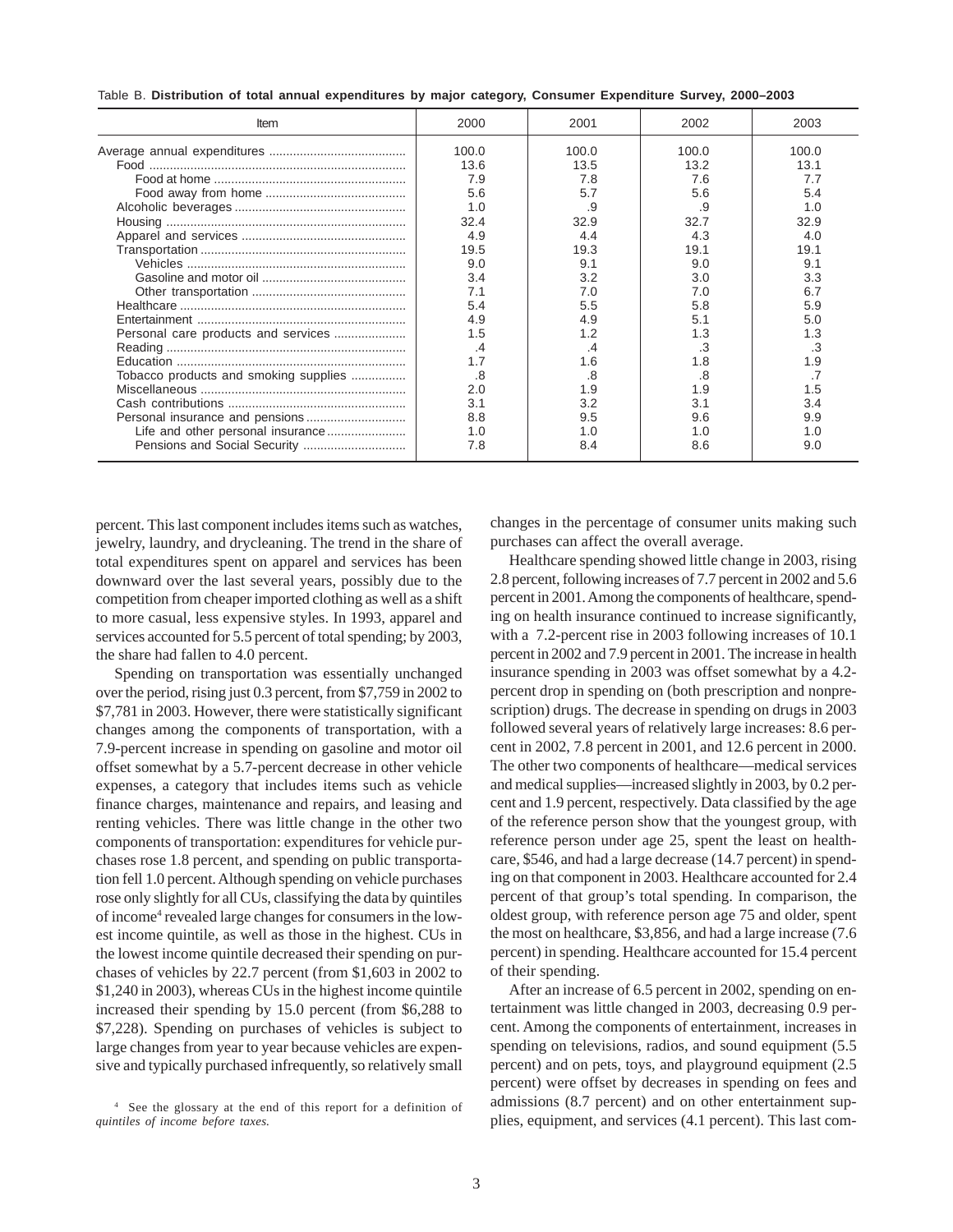ponent includes expensive items such as motorized recreational vehicles and boats that are purchased relatively infrequently, so comparatively small changes in the percentage of consumer units purchasing such items can affect the overall average. Spending on other entertainment supplies, equipment, and services rose 10.8 percent in 2002 and 9.4 percent in 2001, after spending in the category fell 17.8 percent in 2000. Data classified by the size of the consumer unit showed large decreases in spending on entertainment for both the smallest (1-person) consumer units (12.7 percent) and the largest (5-or-more-person) consumer units (15.9 percent), whereas there was a large increase (14.4 percent) in spending by 2-person consumer units. Large changes in other entertainment supplies, equipment, and services contributed to the changes for those size groups.

Expenditures and deductions for personal insurance and pensions rose 4.0 percent in 2003, following an increase of 4.3 percent in 2002. The change in 2003 was not statistically significant. Personal insurance and pensions accounted for 9.9 percent of the total expenditures of all consumer units in 2003. Consumer units in the highest income quintile spent \$12,615 on personal insurance and pensions in 2003, 5.4 percent more than a year earlier, whereas consumer units in the lowest income quintile spent just \$433, a drop of 15.5 percent from 2002. Among those in the lowest income quintile are large proportions of retired persons, students, and persons just starting their careers, and these individuals typically do not spend as much for personal insurance and pensions. The lowest quintile group allocated 2.3 percent of its total expenditures to this component, whereas the highest quintile group allocated 15.4 percent.

Among the remaining components of spending, reading (8.6 percent), tobacco products and smoking supplies (9.4 percent), and miscellaneous goods and services (23.5 percent) posted significant decreases in spending. This last component includes items such as legal fees, funeral expenses, accounting fees, and finance charges excluding those on mortgages and vehicles. Spending for some of these items is volatile and may fluctuate widely from one year to the next. Changes for the other minor components, while not statistically significant, included a 4.0-percent rise in spending on alcoholic beverages, a 4.1-percent increase in spending on education, and a 7.3-percent increase in cash contributions. Spending on personal care products and services was essentially unchanged, rising just 0.2 percent.

## **Brief description of the Consumer Expenditure Survey**

The current CE program was begun in 1980. Its principal objective is to collect information on the buying habits of American consumers. Consumer expenditure data are used in a variety of research endeavors by government, business, labor, and academic analysts. In addition, the data are required for periodic revision of the CPI.

The survey, which is conducted by the U.S. Census Bureau for the Bureau of Labor Statistics, consists of two components: a diary, or recordkeeping survey completed by participating consumer units for two consecutive 1-week periods; and an interview survey, in which expenditures of consumer units are obtained in five interviews conducted at 3 month intervals. Results in this report are based on integrated data from both surveys.

Survey participants record dollar amounts for goods and services purchased during the reporting period, whether payment is or is not made at the time of purchase. Expenditure amounts include all sales and excise taxes for all items purchased by the consumer unit for itself or for others. Excluded from both surveys are all business-related expenditures, as well as expenditures for which the consumer unit is reimbursed.

Each component of the survey queries an independent sample of consumer units that is representative of the U.S. population. For the Diary Survey, about 7,500 consumer units are sampled each year. Each consumer unit keeps a diary for two 1-week periods, yielding approximately 15,000 diaries a year. The Interview sample, selected on a rotating panel basis, surveys about 7,500 consumer units each quarter. Each consumer unit is interviewed once per quarter, for 5 consecutive quarters. Data are collected on an ongoing basis in 105 areas of the United States.

The Interview Survey is designed to capture expenditure data that respondents can reasonably recall for a period of 3 months or longer. In general, these expenditures are relatively large, such as expenditures for real property, automobiles, and major appliances, as well as expenditures that occur on a regular basis, like rent, utility payments, and insurance premiums. The Interview Survey also collects data on expenditures incurred on leisure trips. Including global estimates of spending for food, it is estimated that about 95 percent of expenditures are covered in the Interview Survey. Nonprescription drugs, household supplies, and personal care items are excluded.

The Diary Survey is designed to capture expenditures on small, frequently purchased items that are normally difficult for respondents to recall. Detailed records of expenses are kept for food and beverages—both at home and in eating places—and for tobacco, housekeeping supplies, nonprescription drugs, and personal care products and services. Expenditures incurred by members of the consumer unit while away from home overnight or longer are excluded from the Diary Survey. Although this survey was designed to collect information on expenditures that could not be recalled easily over an extended period, respondents are asked to report *all* expenses (except those for overnight travel) that the consumer unit incurs during the survey week.

Integrated data from the BLS Diary and Interview Surveys provide a complete accounting of consumer expenditures and income that neither survey alone is designed to do. Data on some expenditure items are collected in only one of the surveys. For example, the Diary Survey does not collect data on expenditures for overnight travel or information on reimbursements, whereas the Interview Survey does. Ex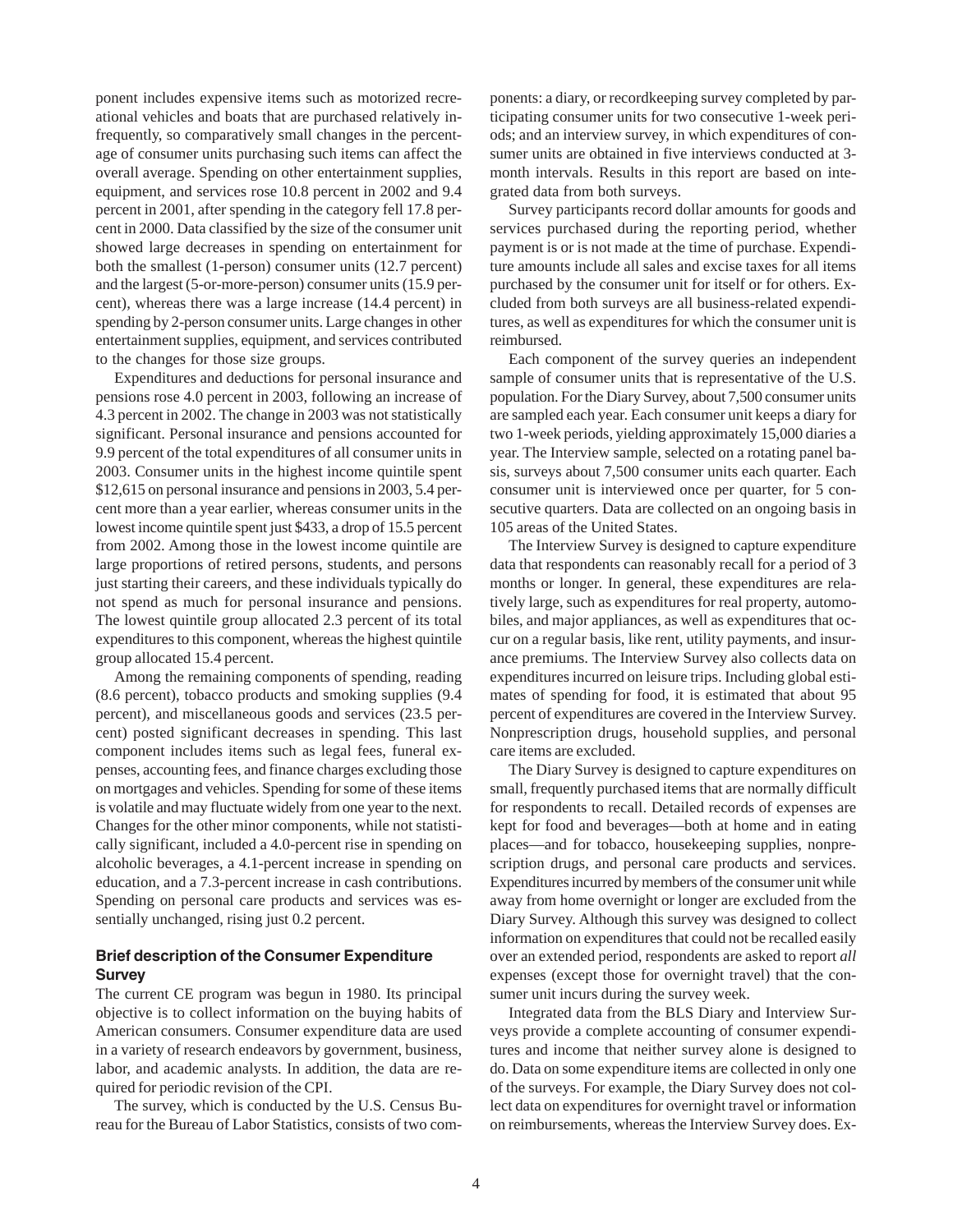amples of expenditures for which reimbursements are excluded from the Diary Survey are medical care; automobile repair; and construction, repairs, alterations, and maintenance of property.

For items that are unique to one survey or the other, the choice of which survey to use as the source of data is obvious. However, there is considerable overlap in coverage between the surveys. Consequently, integrating the data presents the problem of determining the appropriate survey component from which to select expenditure items. When data are available from both surveys, the more reliable of the two (as determined by statistical methods) is selected. As a result, some items are selected from the Interview Survey, others from the Diary Survey.

Population coverage and definitions of components of the CE differ from those of the CPI. Consumer expenditure data cover the total population, whereas the CPI covers only the population in urban and metropolitan areas. In addition, home ownership is treated differently in the two surveys. Actual expenditures of homeowners are reported in the CE, whereas the CPI uses a rental equivalence approach that attempts to measure the change in the cost of obtaining, in the rental marketplace, services equivalent to those provided by owner-occupied homes.

#### **Interpreting the data**

Expenditures are averages for consumer units with specified characteristics, regardless of whether a particular unit incurred an expense for a specific item during the recordkeeping period. The average expenditure for an item may be considerably lower than the expenditure by the CUs that purchased the item. The less frequently an item is purchased, the greater is the difference between the average for all consumer units and the average for those purchasing the item. Also, an individual CU may spend more or less than the average, depending on its particular characteristics. Factors such as income, age of family members, geographic location, and personal preference also influence expenditures. Furthermore, even within groups with similar characteristics, the distribution of expenditures varies substantially. These points should be considered in relating reported averages to individual circumstances.

Users of these survey data should also keep in mind that prices for many goods and services have risen since the survey was conducted. For example, rent, as measured by the CPI, rose 4.1 percent between 2003 (annual average index) and December 2004 (not seasonally adjusted).

In addition, sample surveys are subject to two types of error: sampling and nonsampling. Sampling errors occur because the data are collected from a sample representing the population, rather than from the entire population. Nonsampling errors result from the inability or unwillingness of respondents to provide correct information, differences in interviewers' abilities, mistakes in recording or coding, and other processing errors.

#### **Tables and data**

Tables in this report include integrated data from both the diary and interview components of the CE, enabling data users to associate the full range of expenditures with consumers' demographic characteristics. Tables show data classified by income quintile, income class, age of the reference person, size of the consumer unit, composition of the consumer unit, number of earners, housing tenure, type of area (urban-rural), race, Hispanic origin, region of residence, occupation, and education. Whereas these are the same classifications published in previous reports, some new subclassifications are shown, beginning with the publication of the 2003 data. For example, prior to 2003, the housing tenure category included homeowners and renters. Beginning in 2003, homeowners are further divided into those with a mortgage and those without a mortgage. (The changes for 2003 are described in the next section.)

Tables for the aforementioned classifications, but with more detail than is given in this report, can be accessed via the BLS Web site: **http://www.bls.gov/cex**. Also available are tables showing average annual data over a 2-year period for (1) income before taxes, cross-tabulated by age, consumer unit size, or region; (2) single consumers by sex, cross-tabulated by either income or age; and (3) selected Metropolitan Statistical Areas (MSAs). Data are available for 1984–2003. Other survey information available on the Web site includes answers to frequently asked questions, a glossary of terms, and order forms for survey products. Beginning with the 2000 data, estimates of standard errors for integrated Diary and Interview Survey data also are available. Many of the tables that are shown on the BLS Web site are published in biennial reports. The most recent is *Consumer Expenditure Survey, 2000–2001*, Report 969, September 2003. The next biennial report will include data for 2002 and 2003 and will be published in mid-2005.

#### **Changes to published tables in 2003**

In 2003, the CE modified the questions on race and Hispanic origin to comply with new standards for maintaining, collecting, and presenting Federal data on race and ethnicity for Federal statistical agencies. Beginning with the 2003 data, the CE tables use data collected from the new race and ethnicity questions. In addition to these changes, a more comprehensive review was undertaken to evaluate the classifications of published CE data, with the goal of providing data users with additional information while maintaining reliability and continuity with previously published data. As a result of this review and the new race and ethnicity changes, a number of new classifications of data are being made available with the publication of the 2003 data.

*Race and ethnicity*. In accordance with the new standards, the following changes were made to the CE questions: (1) Individuals are now asked whether they are of Hispanic ethnicity before being asked about race, whereas prior to 2003, they were asked about their ethnic origin *after* they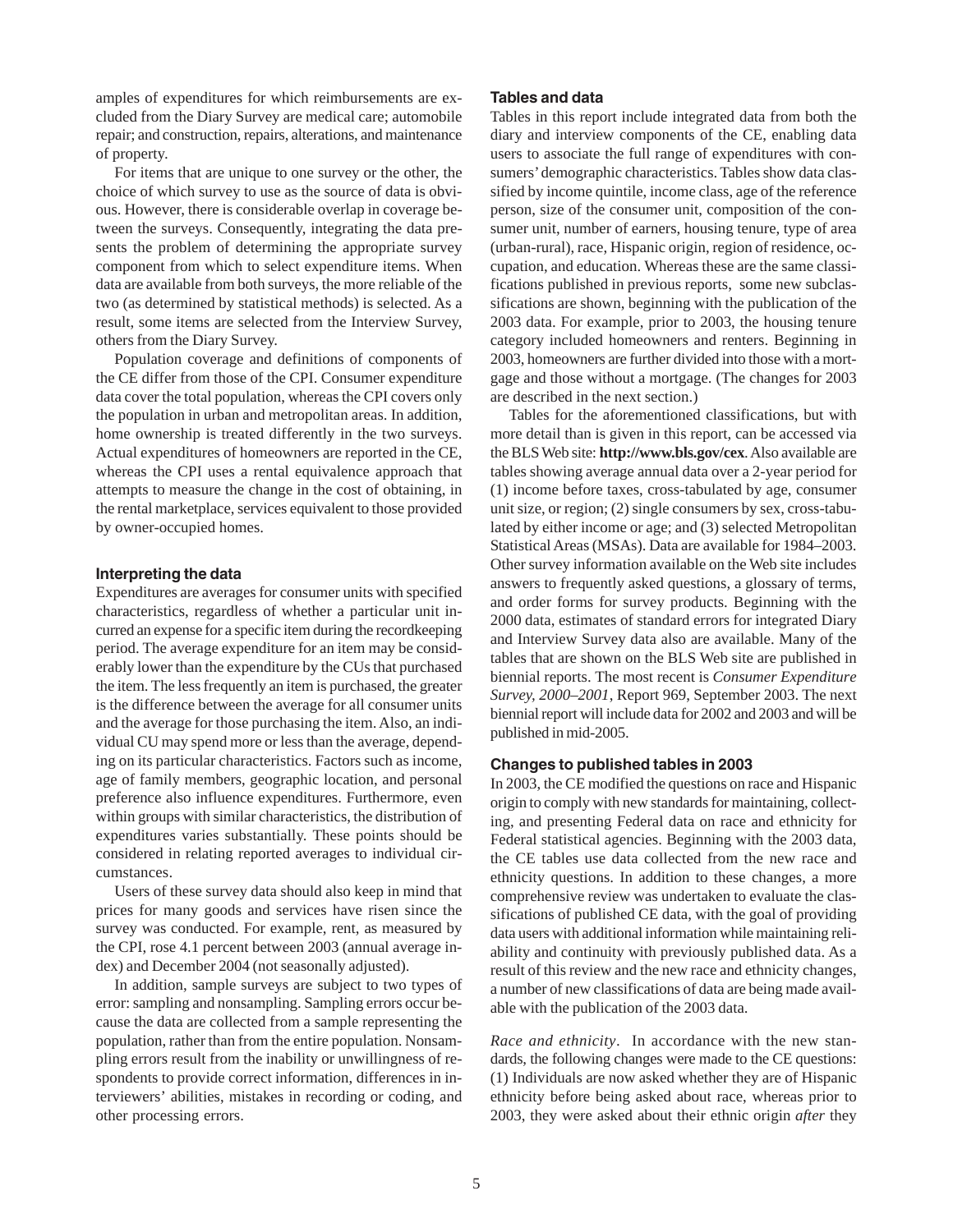were asked about their race. (2) Individuals are now asked directly whether they are Hispanic or Latino, whereas previously they were identified as Hispanic on the basis of their or their ancestors' country of origin. (3) With respect to race, the responses of Asian and Pacific Islanders were split into two categories: (a) Asian and (b) Native Hawaiian or Other Pacific Islander. (4) The race question was reworded to indicate that individuals were allowed to choose more than one race. Prior to 2003, individuals were required to select a single primary race.

As a result of the changes to the race and ethnicity questions, revisions were made to the CE published tables. Prior to 2003, CE data on race and Hispanic origin were included with housing tenure and type of area (urban-rural) in one table. Beginning in 2003, race and Hispanic origin are each shown in separate tables. The new definitions of race and Hispanic origin are included in the titles and column headings, so "Black" becomes "Black or African-American," and "Hispanic" becomes "Hispanic or Latino." A new column for Asian is shown in the race tables. In the "Hispanic or Latino" table, the "Not Hispanic or Latino" class is further divided into two classes: "White, Asian, and All Other Races" and "Black or African-American." In order to compare 2003 and future data with earlier data, existing aggregations are maintained where possible. Therefore, the pre-2003 classes labeled "White and Other" and "Black" have been kept, but with the new labels "White and All Other Races, and Asian" and "Black or African- American." The 2003 data for race are, by definition, slightly different than for earlier years, due to the multirace option. Approximately 1.3 percent of the CE reference persons selected more than one race. Also, the 2003 published tables are based on responses collected over the entire year and include a small percentage of answers using the old format. Because of the 3-month recall in the Interview Survey, the CE introduces changes to the questionnaire in April, not in January of any year. All respondents participating in the Interview Survey were asked the new race and ethnicity questions starting in April. A small portion of the sample had their last interview and rotated out of the survey in January through March 2003, so their race and ethnic origin were determined on the basis of the old definitions.

*New data classifications beginning in 2003*. The table review revealed that a number of additional data classes could be formed while maintaining the reliability of the data. Changes to existing tables and the addition of new tables include the following:

*• Housing tenure and type of area*. Prior to 2003, these classifications were included in one table together with the race and Hispanic origin classifications. Beginning in 2003, housing tenure and type of area are shown in one table. Under housing tenure, the homeowner class includes new subclasses for homeowners with mortgages and for those without mortgages. Under type of area, the urban class includes new subclasses for central city and for other urban areas.

*• Higher income before taxes*. The highest income class previously shown in the standard classification of income was for CUs with incomes of \$70,000 and over. As incomes have risen over the years, the upper income class has grown substantially. The larger sample of higher income CUs allows for the publication of a new table that shows CE data for CUs with before-tax incomes of \$70,000 to \$79,999, \$80,000 to \$99,999, \$100,000 or more, \$100,000 to \$119,999, \$120,000 to \$149,999, and \$150,000 or more.

The CE staff will continue to evaluate the CE data in the future to determine whether additional data classifications can be created under the continuing constraints of data reliability and confidentiality.

### **Other available data**

The 2003 Diary and Interview Survey microdata—that is, data on individual consumer units—are available on CD-ROM. The Interview Survey files contain expenditure data in two different formats: MTAB files, which present monthly values in an item coding framework based on the CPI pricing scheme; and EXPN files, which organize expenditures by the section of the interview questionnaire in which they are collected. Expenditure values on EXPN files cover different periods, depending on the specific question asked; the files also contain relevant nonexpenditure information not found in the MTAB files. Currently available on CD-ROM are microdata files back to 1990 and for selected earlier years.

The Consumer Expenditure Survey has also begun publishing CE anthologies. These reports include analyses of expenditure data as they apply to various topics of interest, as well as methodological and research articles pertaining to a number of survey topics. The first of the reports, *Consumer Expenditure Survey Anthology, 2003*, Report 967, was published in September 2003. The next anthology will be published early in 2005. Subsequent anthologies will be published biennially.

CE data also are available via the BLS fax-on-demand service, which provides information and data that may be accessed from a touch-tone phone 24 hours a day, 7 days a week, by dialing 202- 691-6325. Voice prompts explain how to obtain the information. Data available from the fax-on-demand service are for the most recent published year. Additional data also are presented in articles in the *Monthly Labor Review*.

For more detailed information on the availability of current and earlier data, contact the Division of Consumer Expenditure Surveys, Bureau of Labor Statistics, Room 3985, 2 Massachusetts Avenue, NE, Washington, DC 20212-0001. Telephone: 202- 691-6900. E-mail: *cexinfo@bls.gov*.Internet: **http://www.bls.gov/cex**.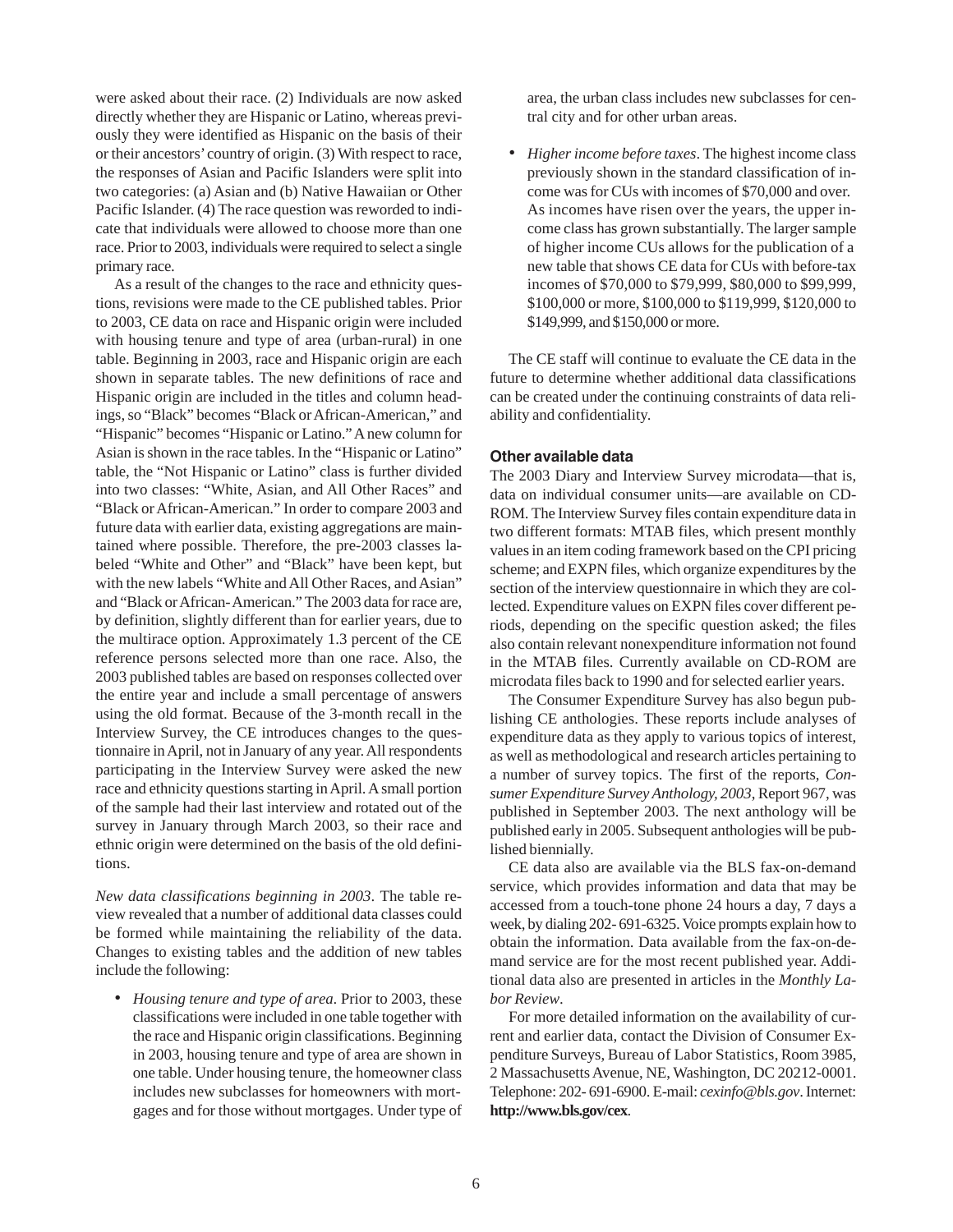Material in this publication is in the public domain and, with appropriate credit, may be reproduced without permission. Information in this report is available upon request to sensory-impaired individuals: Voice phone: 202 691-5200, Federal Relay Service: 1-800-877-8339.

## **Glossary**

*Consumer unit.* Members of a household consisting of (a) occupants related by blood, marriage, adoption, or some other legal arrangement; (b) a single person living alone or sharing a household with others, but who is financially independent; or (c) two or more persons living together who share responsibility for at least 2 out of 3 major types of expenses—food, housing, and other expenses. Students living in university-sponsored housing also are included in the sample as separate consumer units.

*Reference person***.** The first member mentioned by the respondent when asked to "Start with the name of the person or one of the persons who owns or rents the home." It is with respect to this person that the relationship of other consumer unit members is determined.

*Total expenditures***.** The transaction costs, including excise and sales taxes, of goods and services acquired during the interview period. Estimates include expenditures for gifts and contributions and payments for pensions and personal insurance.

*Income***.** The combined income earned by all consumer unit

members 14 years or older during the 12 months preceding the interview. The components of income are wages and salaries; self-employment income; Social Security and private and government retirement income; interest, dividends, and rental and other property income; unemployment and workers' compensation and veterans' benefits; public assistance, Supplemental Security Income, and Food Stamps; rent or meals or both as pay; and regular contributions for support, such as alimony and child-support payments.

*Complete income reporters***.** In general, a consumer unit that provides values for at least one of the major sources of its income, such as wages and salaries, self-employment income, and Social Security income. Even complete income reporters may not provide a full accounting of all income from all sources.

*Quintiles of income before taxes.* Categories of complete income reporters, ranked in ascending order of income and divided into five equal groups. Incomplete income reporters are not ranked and are shown separately in the quintiles-ofincome tables.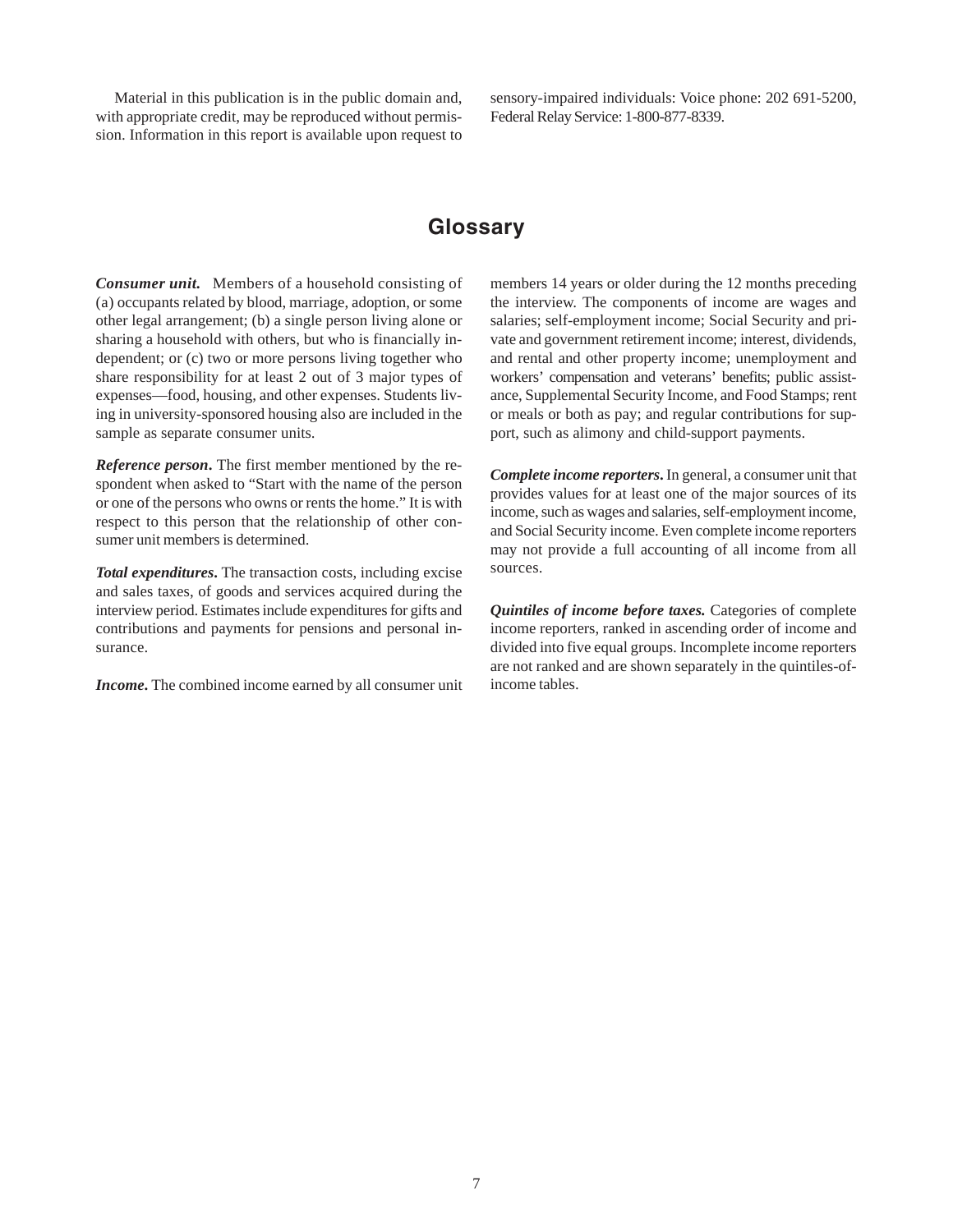#### Table 1. *Quintiles of income before taxes: average annual expenditures and characteristics, Consumer Expenditure Survey, 2003*

|                                         |                          |                   | Incomplete              |                         |                        |                         |                          |                           |
|-----------------------------------------|--------------------------|-------------------|-------------------------|-------------------------|------------------------|-------------------------|--------------------------|---------------------------|
| Item                                    | All<br>consumer<br>units | Total             | Lowest<br>20<br>percent | Second<br>20<br>percent | Third<br>20<br>percent | Fourth<br>20<br>percent | Highest<br>20<br>percent | reporting<br>of<br>income |
| Number of consumer units (in thousands) | 115,356<br>n.a.          | 97,391<br>n.a.    | 19,455<br>n.a.          | 19,482<br>\$14,762      | 19,472<br>\$28,595     | 19,481<br>\$47,802      | 19,501<br>\$77,671       | 17,965<br>n.a.            |
|                                         |                          |                   |                         |                         |                        |                         |                          |                           |
| Consumer unit characteristics:          | \$51,128                 | \$51,128          | \$8,201                 | \$21,478                | \$37,542               | \$61,132                | \$127,146                | (1)                       |
|                                         | 48.4                     | 48.4              | 51.2                    | 51.4                    | 47.2                   | 45.7                    | 46.3                     | 48.5                      |
| Average number in consumer unit:        | 2.5                      | 2.5               | 1.8                     | 2.3                     | 2.5                    | 2.8                     | 3.1                      | 2.5                       |
|                                         | .6                       | .6                | $\cdot$                 | .6                      | .7                     | .7                      | .8                       | .6                        |
|                                         | .3                       | .3                | .4                      | .5                      | .3                     | $\cdot$                 | $\cdot$ 1                | .3                        |
|                                         | 1.3                      | 1.3               | 6                       | 1.0                     | 1.4                    | 1.7                     | 2.0                      | 1.3                       |
|                                         | 1.9                      | 2.0               | .9                      | 1.5                     | 2.0                    | 2.5                     | 2.9                      | 1.8                       |
|                                         | 67                       | 66                | 41                      | 55                      | 65                     | 79                      | 90                       | 71                        |
|                                         | \$40.817<br>5,340        | \$42,742<br>5,593 | \$18,492<br>3,178       | \$26,729<br>4,102       | \$36,213<br>5.098      | \$50.468<br>6,544       | \$81,731<br>9.039        | \$32.054<br>4.593         |
|                                         | 3,129                    | 3,236             | 2,119                   | 2,713                   | 3,114                  | 3,726                   | 4,503                    | 2,837                     |
| Cereals and bakery products             | 442                      | 456               | 318                     | 390                     | 429                    | 528                     | 616                      | 403                       |
| Meats, poultry, fish, and eggs          | 825                      | 837               | 550                     | 727                     | 814                    | 982                     | 1.111                    | 792                       |
|                                         | 328                      | 343               | 219                     | 289                     | 337                    | 392                     | 480                      | 287                       |
| Fruits and vegetables                   | 535                      | 556               | 369                     | 484                     | 538                    | 601                     | 788                      | 480                       |
|                                         | 999                      | 1,044             | 664                     | 823                     | 996                    | 1,224                   | 1,509                    | 875                       |
|                                         | 2,211                    | 2,358             | 1,059                   | 1,389                   | 1,983                  | 2,818                   | 4,535                    | 1,756                     |
|                                         | 391                      | 442               | 198                     | 230                     | 329                    | 552                     | 902                      | 248                       |
|                                         | 13.432                   | 13.653            | 6.858                   | 9,285                   | 11.709                 | 15,357                  | 25.033                   | 12.550                    |
|                                         | 7,887                    | 7,921             | 4.071                   | 5,329                   | 6.770                  | 8.838                   | 14.585                   | 7.704                     |
|                                         | 5,263                    | 5,247             | 1,488                   | 2,466                   | 3,841                  | 6,460                   | 11,964                   | 5,352                     |
|                                         | 2,179                    | 2,220             | 2,442                   | 2,714                   | 2,689                  | 1,924                   | 1,332                    | 1,961                     |
|                                         | 445                      | 455               | 140                     | 149                     | 240                    | 454                     | 1,290                    | 391                       |
| Utilities, fuels, and public services   | 2,811                    | 2,820             | 1,719                   | 2,309                   | 2,731                  | 3,238                   | 4,098                    | 2.767                     |
|                                         | 707                      | 730               | 241                     | 406                     | 500                    | 762                     | 1,739                    | 583                       |
|                                         | 529                      | 582               | 299                     | 417                     | 481                    | 660                     | 1,051                    | 387                       |
| Household furnishings and equipment     | 1.497                    | 1.600             | 528<br>913              | 824                     | 1,226                  | 1,859                   | 3,559                    | 1.110                     |
|                                         | 1,640                    | 1,744             |                         | 1,073                   | 1,458                  | 2,018                   | 3,255                    | 1,330                     |
|                                         | 7,781                    | 8,041             | 2,859                   | 4,920                   | 7,210                  | 10,677                  | 14,525                   | 6,404                     |
| Vehicle purchases (net outlay)          | 3.732                    | 3.871             | 1.240                   | 2.164                   | 3.367                  | 5.351                   | 7.229                    | 2.975                     |
| Gasoline and motor oil                  | 1,333                    | 1,353             | 614                     | 981                     | 1,352                  | 1,736                   | 2,083                    | 1,221                     |
|                                         | 2,331                    | 2,416             | 852                     | 1,539                   | 2,233                  | 3,159                   | 4,292                    | 1.897                     |
|                                         | 385                      | 400               | 154                     | 235                     | 258                    | 432                     | 922                      | 311                       |
|                                         | 2.416                    | 2,495             | 1,439                   | 2,132                   | 2,553                  | 2,745                   | 3,606                    | 2,055                     |
|                                         | 2,060                    | 2,155             | 703                     | 1,307                   | 1,776                  | 2,471                   | 4,516                    | 1,634                     |
| Personal care products and services     | 527                      | 559               | 295                     | 368                     | 484                    | 638                     | 1,011                    | 436                       |
|                                         | 127                      | 133               | 58                      | 88                      | 114                    | 151                     | 254                      | 95                        |
|                                         | 783                      | 792               | 576                     | 287                     | 351                    | 623                     | 2,121                    | 752                       |
| Tobacco products and smoking supplies   | 290                      | 307               | 237                     | 315                     | 347                    | 356                     | 281                      | 195                       |
|                                         | 606                      | 658               | 298                     | 461                     | 591                    | 888                     | 1.054                    | 359                       |
|                                         | 1,370                    | 1,458             | 449                     | 789                     | 1,071                  | 1,458                   | 3,517                    | 894                       |
| Personal insurance and pensions         | 4.055                    | 4.710             | 433                     | 1,373                   | 3.123                  | 5.990                   | 12.615                   | 508                       |
| Life and other personal insurance       | 397                      | 414               | 125                     | 226                     | 305                    | 435                     | 979                      | 306                       |
| Pensions and Social Security            | 3,658                    | 4,296             | 308                     | 1,147                   | 2,818                  | 5,555                   | 11,637                   | 201                       |
|                                         |                          |                   |                         |                         |                        |                         |                          |                           |

<sup>1</sup> Components of income and taxes are derived from "complete income reporters" only; see glossary.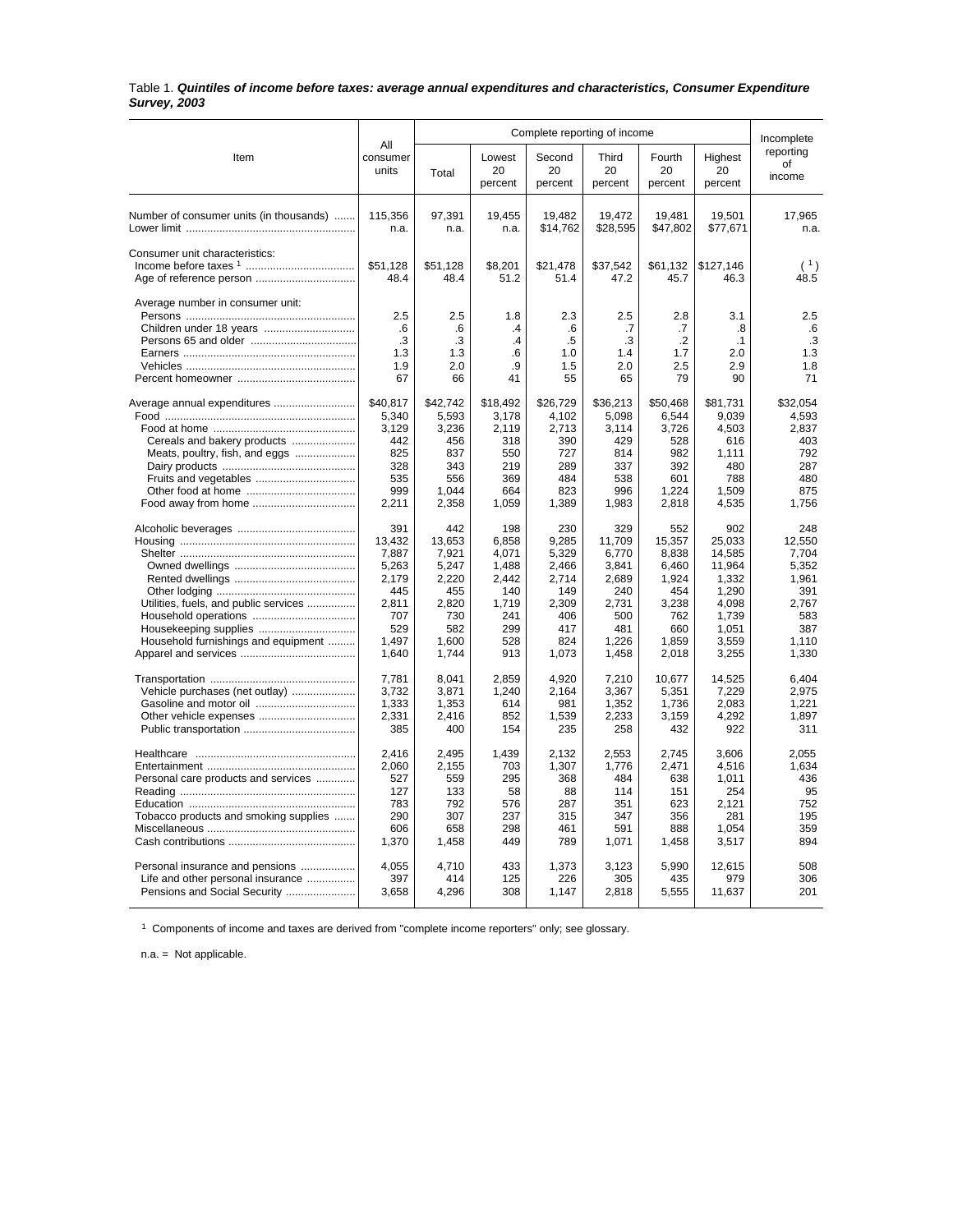## Table 2. *Income before taxes: average annual expenditures and characteristics, Consumer Expenditure Survey, 2003*

|                                         |                                | Complete reporting of income |                          |                            |                            |                            |                            |                            |                            |                         |  |
|-----------------------------------------|--------------------------------|------------------------------|--------------------------|----------------------------|----------------------------|----------------------------|----------------------------|----------------------------|----------------------------|-------------------------|--|
| Item                                    | Total<br>complete<br>reporting | Less<br>than<br>\$5,000      | \$5,000<br>to<br>\$9.999 | \$10,000<br>to<br>\$14.999 | \$15,000<br>to<br>\$19,999 | \$20,000<br>to<br>\$29,999 | \$30,000<br>to<br>\$39.999 | \$40,000<br>to<br>\$49.999 | \$50,000<br>to<br>\$69,999 | \$70,000<br>and<br>more |  |
| Number of consumer units (in thousands) | 97,391                         | 4,398                        | 7,155                    | 8,145                      | 7,402                      | 13,182                     | 10,759                     | 8,891                      | 13,890                     | 23,567                  |  |
| Consumer unit characteristics:          |                                |                              |                          |                            |                            |                            |                            |                            |                            |                         |  |
|                                         |                                | \$1,200                      | \$7,799                  | \$12,455                   | \$17,410                   | \$24,655                   | \$34,485                   | \$44,294                   | \$58,900                   | 117960                  |  |
|                                         | 48.4                           | 41.2                         | 52.6                     | 55.9                       | 52.9                       | 50.1                       | 47.4                       | 46.7                       | 45.6                       | 46.1                    |  |
| Average number in consumer unit:        | 2.5                            | 1.7                          | 1.6                      | 1.9                        | 2.1                        | 2.3                        | 2.5                        | 2.6                        | 2.8                        | 3.0                     |  |
|                                         | .6                             | $\mathcal{A}$                | $\mathcal{A}$            | $\overline{.4}$            | .5                         | .6                         | .6                         | .7                         | .8                         | .8                      |  |
|                                         | .3                             | $\cdot$                      | .4                       | .5                         | .5                         | $\mathcal{A}$              | .3                         | $\overline{2}$             | $\cdot$                    | $\cdot$ 1               |  |
|                                         | 1.3                            | $\boldsymbol{.8}$            | .5                       | .6                         | .8                         | 1.1                        | 1.3                        | 1.5                        | 1.7                        | 2.0                     |  |
|                                         |                                | .9                           |                          |                            |                            |                            |                            | 2.2                        |                            | 2.8                     |  |
|                                         | 2.0<br>66                      | 32                           | .8<br>38                 | 1.1<br>48                  | 1.4<br>54                  | 1.6                        | 2.0                        | 71                         | 2.5<br>78                  | 89                      |  |
|                                         |                                |                              |                          |                            |                            | 57                         | 63                         |                            |                            |                         |  |
| Average annual expenditures             | \$42.742                       | \$19,272                     | \$16,013                 | \$20.061                   | \$23,715                   | \$29,034                   | \$34.931                   | \$39,757                   | \$49.789                   | \$77.521                |  |
|                                         | 5,593                          | 3,433                        | 2,760                    | 3,422                      | 3,721                      | 4,338                      | 4,993                      | 5,486                      | 6,511                      | 8,794                   |  |
|                                         | 3,236                          | 2,081                        | 1,825                    | 2,425                      | 2,479                      | 2,856                      | 3,048                      | 3,234                      | 3,700                      | 4,472                   |  |
| Cereals and bakery products             | 456                            | 314                          | 272                      | 365                        | 364                        | 403                        | 415                        | 468                        | 511                        | 617                     |  |
| Meats, poultry, fish, and eggs          | 837                            | 496                          | 481                      | 633                        | 632                        | 800                        | 784                        | 821                        | 1,011                      | 1,100                   |  |
|                                         | 343                            | 218                          | 181                      | 252                        | 272                        | 302                        | 321                        | 367                        | 384                        | 475                     |  |
|                                         | 556                            | 353                          | 323                      | 428                        | 448                        | 498                        | 550                        | 524                        | 585                        | 783                     |  |
|                                         | 1.044                          | 699                          | 567                      | 746                        | 762                        | 852                        | 978                        | 1.053                      | 1.209                      | 1.497                   |  |
|                                         | 2,358                          | 1,352                        | 936                      | 997                        | 1,242                      | 1,483                      | 1,945                      | 2,252                      | 2,811                      | 4,323                   |  |
|                                         | 442                            | 263                          | 153                      | 200                        | 210                        | 247                        | 309                        | 407                        | 556                        | 858                     |  |
|                                         | 13,653                         | 6,929                        | 6,145                    | 7,457                      | 8,571                      | 9,828                      | 11,259                     | 12,728                     | 15,106                     | 23.693                  |  |
|                                         | 7,921                          | 4.317                        | 3.690                    | 4.268                      | 4.955                      | 5,635                      | 6,510                      | 7,269                      | 8.679                      | 13.795                  |  |
|                                         | 5,247                          | 1,761                        | 1,244                    | 1,553                      | 2.170                      | 2,702                      | 3,511                      | 4,578                      | 6,253                      | 11,230                  |  |
|                                         | 2,220                          | 2,350                        | 2,327                    | 2,591                      | 2,642                      | 2,780                      | 2,794                      | 2,389                      | 1,986                      | 1,400                   |  |
|                                         | 455                            | 206                          | 119                      | 123                        | 143                        | 154                        | 204                        | 303                        | 439                        | 1,165                   |  |
| Utilities, fuels, and public services   | 2,820                          | 1,499                        | 1,605                    | 1,945                      | 2,191                      | 2,394                      | 2,666                      | 2,906                      | 3,217                      | 3,976                   |  |
|                                         | 730                            | 211                          | 162                      | 337                        | 397                        | 414                        | 449                        | 560                        | 749                        | 1,597                   |  |
|                                         | 582                            | 260                          | 257                      | 348                        | 410                        | 426                        | 494                        | 542                        | 628                        | 1.010                   |  |
| Household furnishings and equipment     | 1.600                          | 643                          | 432                      | 558                        | 618                        | 958                        | 1.142                      | 1.450                      | 1.834                      | 3.315                   |  |
|                                         | 1,744                          | 1,056                        | 769                      | 912                        | 1,069                      | 1,112                      | 1,503                      | 1,515                      | 1,967                      | 3,139                   |  |
|                                         | 8,041                          | 3,041                        | 2,329                    | 3,130                      | 4,033                      | 5,615                      | 6,973                      | 7,949                      | 10,656                     | 14,006                  |  |
| Vehicle purchases (net outlay)          | 3,871                          | 1,284                        | 946                      | 1,397                      | 1,589                      | 2,607                      | 3,264                      | 3,686                      | 5,407                      | 6,964                   |  |
|                                         | 1,353                          | 648                          | 532                      | 652                        | 906                        | 1,053                      | 1,309                      | 1,494                      | 1,712                      | 2.041                   |  |
|                                         | 2.416                          | 921                          | 699                      | 952                        | 1,349                      | 1,686                      | 2.145                      | 2.486                      | 3,104                      | 4.161                   |  |
|                                         | 400                            | 187                          | 152                      | 129                        | 190                        | 269                        | 256                        | 284                        | 433                        | 839                     |  |
|                                         | 2,495                          | 1,010                        | 1,249                    | 1,834                      | 2,015                      | 2,286                      | 2,460                      | 2,629                      | 2,811                      | 3,429                   |  |
|                                         | 2,155                          | 787                          | 616                      | 716                        | 946                        | 1,517                      | 1,742                      | 1,925                      | 2,363                      | 4,270                   |  |
| Personal care products and services     | 559                            | 270                          | 256                      | 335                        | 362                        | 384                        | 452                        | 533                        | 637                        | 966                     |  |
|                                         | 133                            | 54                           | 47                       | 72                         | 77                         | 95                         | 105                        | 129                        | 144                        | 243                     |  |
|                                         | 792                            | 1,023                        | 540                      | 361                        | 332                        | 251                        | 320                        | 400                        | 600                        | 1.902                   |  |
|                                         | 307                            | 179                          | 238                      | 257                        | 305                        | 324                        | 323                        | 415                        | 345                        | 290                     |  |
| Tobacco products and smoking supplies   | 658                            | 336                          | 267                      | 292                        | 418                        | 510                        | 545                        | 693                        | 919                        | 1,008                   |  |
|                                         |                                |                              | 305                      | 519                        |                            | 904                        |                            |                            |                            |                         |  |
|                                         | 1,458                          | 548                          |                          |                            | 602                        |                            | 1,138                      | 1,070                      | 1,383                      | 3,217                   |  |
| Personal insurance and pensions         | 4,710                          | 345                          | 337                      | 554                        | 1,054                      | 1,622                      | 2,810                      | 3,878                      | 5,792                      | 11,705                  |  |
| Life and other personal insurance       | 414                            | 110                          | 112                      | 142                        | 255                        | 217                        | 281                        | 347                        | 429                        | 894                     |  |
| Pensions and Social Security            | 4,296                          | 235                          | 225                      | 412                        | 799                        | 1,405                      | 2,529                      | 3,532                      | 5,363                      | 10,811                  |  |
|                                         |                                |                              |                          |                            |                            |                            |                            |                            |                            |                         |  |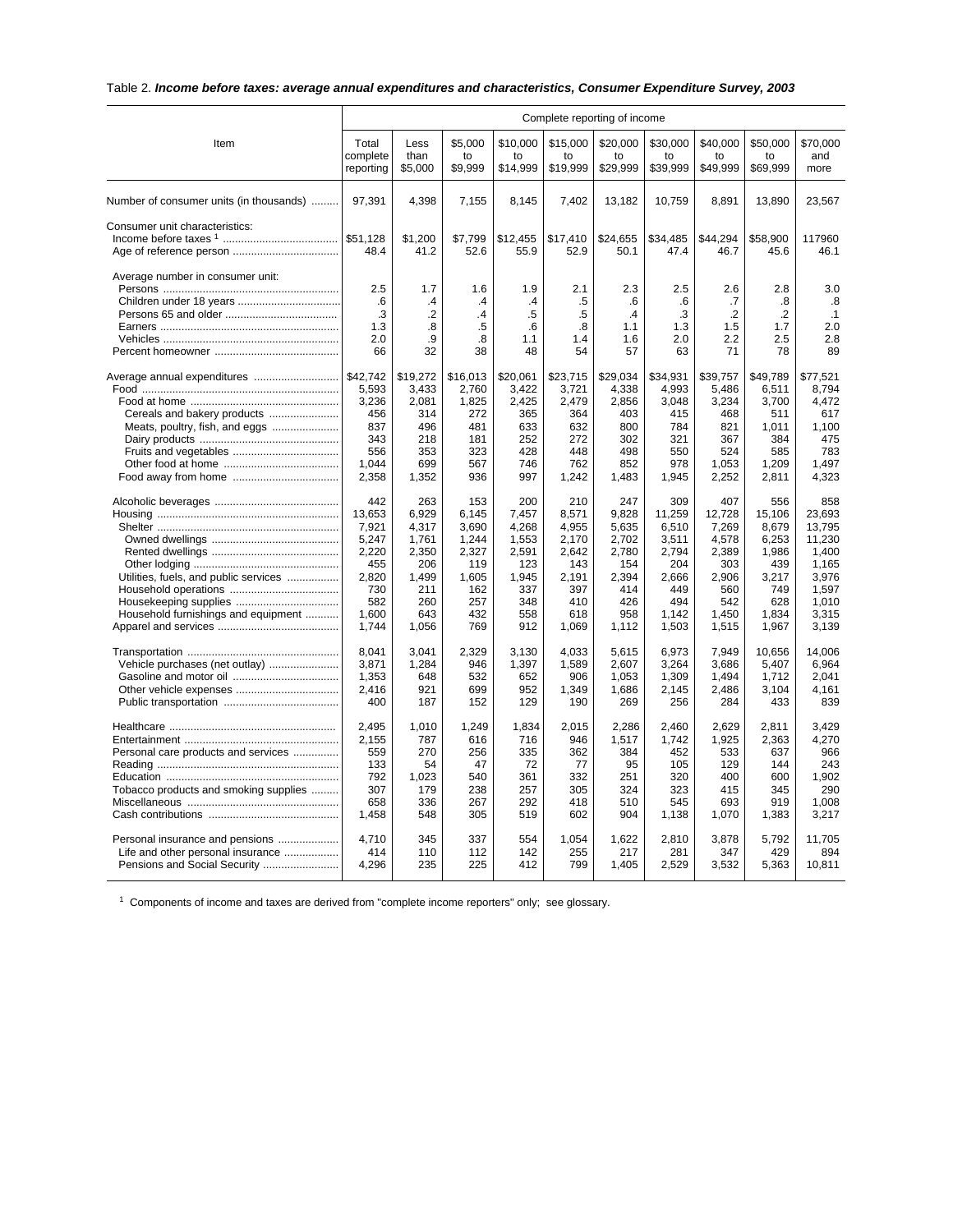## Table 3. *Higher income before taxes: average annual expenditures and characteristics, Consumer Expenditure Survey, 2003*

|                                         | All               | Complete reporting of income   |                          |                            |                            |                          |                              |                              |                          |  |
|-----------------------------------------|-------------------|--------------------------------|--------------------------|----------------------------|----------------------------|--------------------------|------------------------------|------------------------------|--------------------------|--|
| Item                                    | consumer<br>units | Total<br>complete<br>reporting | Less<br>than<br>\$70,000 | \$70.000<br>to<br>\$79,999 | \$80.000<br>to<br>\$99,999 | \$100.000<br>and<br>more | \$100.000<br>to<br>\$119,999 | \$120.000<br>to<br>\$149,999 | \$150,000<br>and<br>more |  |
| Number of consumer units (in thousands) | 115.356           | 97,391                         | 73,824                   | 5,121                      | 6.909                      | 11,537                   | 4,384                        | 3,151                        | 4,002                    |  |
| Consumer unit characteristics:          |                   |                                |                          |                            |                            |                          |                              |                              |                          |  |
|                                         | \$51,128          | \$51,128                       | \$29,793                 | \$74,560                   | \$88,832                   | \$154,665                | \$108,087                    | \$131,885                    | \$223,634                |  |
|                                         | 48.4              | 48.4                           | 49.1                     | 45.1                       | 45.9                       | 46.7                     | 45.8                         | 46.4                         | 47.8                     |  |
| Average number in consumer unit:        |                   |                                |                          |                            |                            |                          |                              |                              |                          |  |
|                                         | 2.5               | 2.5                            | 2.3                      | 3.0                        | 3.0                        | 3.1                      | 3.1                          | 3.1                          | 3.1                      |  |
|                                         | .6                | .6                             | .6                       | .8                         | .8                         | .8                       | .8                           | .8                           | .9                       |  |
|                                         | .3                | .3                             | $\cdot$                  | $\cdot$ 1                  | .1                         | $\cdot$ 1                | $\cdot$ 1                    | $\cdot$ 1                    | .1                       |  |
|                                         | 1.3               | 1.3                            | 1.1                      | 1.8                        | 2.0                        | 2.0                      | 2.0                          | 2.1                          | 1.9                      |  |
|                                         | 1.9               | 2.0                            | 1.7                      | 2.7                        | 3.0                        | 2.8                      | 2.8                          | 3.0                          | 2.8                      |  |
|                                         | 67                | 66                             | 59                       | 83                         | 88                         | 92                       | 91                           | 91                           | 94                       |  |
| Average annual expenditures             | \$40,817          | \$42,742                       | \$31,737                 | \$57,128                   | \$65,957                   | \$93,515                 | \$75,601                     | \$86,451                     | \$118,674                |  |
|                                         | 5,340             | 5,593                          | 4,619                    | 7,548                      | 7,840                      | 9,926                    | 8,714                        | 9.689                        | 11,435                   |  |
|                                         | 3,129             | 3,236                          | 2,862                    | 4,354                      | 4,136                      | 4,726                    | 4,304                        | 4,934                        | 5,023                    |  |
| Cereals and bakery products             | 442               | 456                            | 408                      | 617                        | 591                        | 632                      | 606                          | 619                          | 670                      |  |
| Meats, poultry, fish, and eggs          | 825               | 837                            | 757                      | 1,094                      | 967                        | 1,183                    | 1,042                        | 1,264                        | 1,274                    |  |
|                                         | 328               | 343                            | 304                      | 455                        | 457                        | 494                      | 437                          | 530                          | 528                      |  |
|                                         | 535               | 556                            | 488                      | 780                        | 704                        | 830                      | 741                          | 916                          | 861                      |  |
|                                         | 999               | 1,044                          | 906                      | 1,407                      | 1,417                      | 1,586                    | 1,478                        | 1,605                        | 1,690                    |  |
|                                         | 2,211             | 2,358                          | 1,757                    | 3,195                      | 3,703                      | 5,201                    | 4,410                        | 4,755                        | 6,411                    |  |
|                                         | 391               | 442                            | 316                      | 618                        | 589                        | 1,127                    | 785                          | 865                          | 1,703                    |  |
|                                         | 13,432            | 13,653                         | 10,464                   | 17,081                     | 19,841                     | 28,941                   | 23,204                       | 26,719                       | 36,971                   |  |
|                                         | 7,887             | 7,921                          | 6,046                    | 9,912                      | 10,899                     | 17,253                   | 13,623                       | 16,128                       | 22.117                   |  |
|                                         | 5,263             | 5,247                          | 3,336                    | 7,643                      | 8,858                      | 14,242                   | 11,269                       | 13,211                       | 18,310                   |  |
|                                         | 2,179             | 2,220                          | 2,481                    | 1,713                      | 1,357                      | 1,288                    | 1,272                        | 1,562                        | 1,090                    |  |
|                                         | 445               | 455                            | 228                      | 557                        | 684                        | 1,723                    | 1,081                        | 1,355                        | 2.717                    |  |
| Utilities, fuels, and public services   | 2.811             | 2.820                          | 2.450                    | 3.433                      | 3.779                      | 4,336                    | 3.895                        | 4.146                        | 4.969                    |  |
|                                         | 707               | 730                            | 453                      | 912                        | 1,168                      | 2,158                    | 1,438                        | 1,848                        | 3,191                    |  |
|                                         | 529               | 582                            | 453                      | 769                        | 897                        | 1,186                    | 1,072                        | 1,083                        | 1,390                    |  |
| Household furnishings and equipment     | 1,497             | 1,600                          | 1,062                    | 2,055                      | 3,098                      | 4,008                    | 3,177                        | 3,514                        | 5,304                    |  |
|                                         | 1,640             | 1,744                          | 1,314                    | 2,549                      | 2,546                      | 3,756                    | 2,695                        | 3,541                        | 5,083                    |  |
|                                         | 7,781             | 8.041                          | 6,138                    | 11,540                     | 13,295                     | 15,526                   | 14.178                       | 15,785                       | 16.799                   |  |
| Vehicle purchases (net outlay)          | 3.732             | 3.871                          | 2.884                    | 5.698                      | 6.834                      | 7.604                    | 7.295                        | 7.932                        | 7.683                    |  |
|                                         | 1,333             | 1,353                          | 1,134                    | 1,861                      | 2,038                      | 2,123                    | 2,063                        | 2,195                        | 2,133                    |  |
|                                         | 2,331             | 2,416                          | 1,860                    | 3,531                      | 3,842                      | 4,632                    | 4,191                        | 4,612                        | 5,130                    |  |
|                                         | 385               | 400                            | 260                      | 449                        | 582                        | 1,167                    | 629                          | 1,046                        | 1,853                    |  |
|                                         | 2.416             | 2.495                          | 2.199                    | 2.700                      | 3.335                      | 3.809                    | 3.465                        | 3.478                        | 4.447                    |  |
|                                         | 2,060             | 2,155                          | 1,484                    | 3,243                      | 3,607                      | 5,124                    | 3,810                        | 4,382                        | 7.147                    |  |
| Personal care products and services     | 527               | 559                            | 433                      | 722                        | 871                        | 1,131                    | 874                          | 1,139                        | 1.405                    |  |
|                                         | 127               | 133                            | 98                       | 180                        | 202                        | 296                      | 228                          | 293                          | 372                      |  |
|                                         | 783               | 792                            | 439                      | 855                        | 1,082                      | 2,858                    | 2,093                        | 2,165                        | 4,243                    |  |
| Tobacco products and smoking supplies   | 290               | 307                            | 313                      | 325                        | 358                        | 234                      | 243                          | 259                          | 204                      |  |
|                                         | 606               | 658                            | 547                      | 750                        | 843                        | 1,221                    | 1,267                        | 965                          | 1.373                    |  |
|                                         | 1,370             | 1,458                          | 896                      | 1,627                      | 2,173                      | 4,547                    | 2,238                        | 2,698                        | 8,534                    |  |
| Personal insurance and pensions         | 4,055             | 4,710                          | 2,476                    | 7,390                      | 9,375                      | 15,016                   | 11,808                       | 14,474                       | 18,958                   |  |
| Life and other personal insurance       | 397               | 414                            | 261                      | 490                        | 659                        | 1,214                    | 729                          | 944                          | 1,958                    |  |
| Pensions and Social Security            | 3,658             | 4,296                          | 2,215                    | 6,901                      | 8,715                      | 13,802                   | 11,079                       | 13,530                       | 17,001                   |  |
|                                         |                   |                                |                          |                            |                            |                          |                              |                              |                          |  |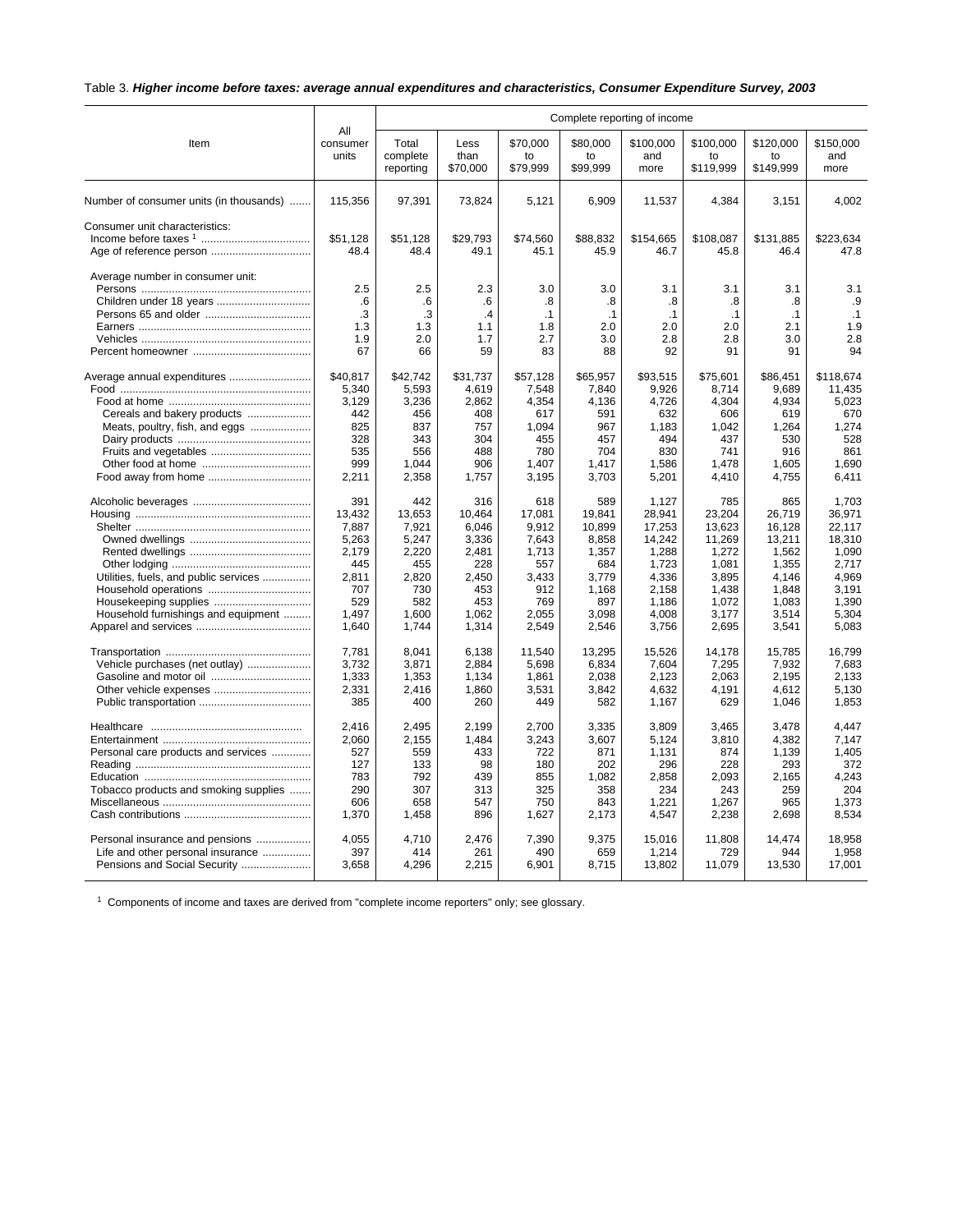## Table 4. *Age of reference person: average annual expenditures and characteristics, Consumer Expenditure Survey, 2003*

| Item                                                        | All<br>consumer<br>units            | Under<br>25<br>years                            | $25 - 34$<br>years                    | $35 - 44$<br>years                    | $45 - 54$<br>years                   | $55 - 64$<br>years                         | 65 years<br>and older                                 | $65 - 74$<br>years                         | 75 years<br>and older                     |
|-------------------------------------------------------------|-------------------------------------|-------------------------------------------------|---------------------------------------|---------------------------------------|--------------------------------------|--------------------------------------------|-------------------------------------------------------|--------------------------------------------|-------------------------------------------|
| Number of consumer units (in thousands)                     | 115,356                             | 8,584                                           | 19,737                                | 24,413                                | 23,131                               | 16,580                                     | 22,912                                                | 11,495                                     | 11,417                                    |
| Consumer unit characteristics:                              | \$51.128<br>48.4                    | \$20.680<br>21.3                                | \$50,389<br>29.7                      | \$61.091<br>39.7                      | \$68.028<br>49.4                     | \$58.672<br>59.0                           | \$30.437<br>75.1                                      | \$35.314<br>69.2                           | \$25.492<br>81.1                          |
| Average number in consumer unit:<br>Children under 18 years | 2.5<br>.6<br>.3<br>1.3<br>1.9<br>67 | 1.8<br>$\mathcal{A}$<br>(2)<br>1.2<br>1.1<br>15 | 2.9<br>1.1<br>(2)<br>1.5<br>1.8<br>48 | 3.2<br>1.3<br>(2)<br>1.6<br>2.1<br>69 | 2.6<br>.6<br>(2)<br>1.8<br>2.4<br>76 | 2.1<br>.2<br>$\cdot$ 1<br>1.4<br>2.3<br>82 | 1.7<br>$\cdot$ 1<br>1.4<br>$\mathcal{A}$<br>1.5<br>80 | 1.9<br>$\cdot$ 1<br>1.4<br>.6<br>1.8<br>83 | 1.5<br>(2)<br>1.3<br>$\cdot$<br>1.2<br>78 |
| Average annual expenditures                                 | \$40,817                            | \$22,396                                        | \$40,525                              | \$47,175                              | \$50,101                             | \$44,191                                   | \$29,376                                              | \$33,629                                   | \$25,016                                  |
|                                                             | 5,340                               | 3,401                                           | 5,318                                 | 6,272                                 | 6,381                                | 5,530                                      | 3,896                                                 | 4,544                                      | 3,208                                     |
|                                                             | 3,129                               | 1,766                                           | 2,976                                 | 3,600                                 | 3,693                                | 3,315                                      | 2,575                                                 | 2,888                                      | 2,241                                     |
| Cereals and bakery products                                 | 442                                 | 256                                             | 421                                   | 523                                   | 509                                  | 427                                        | 387                                                   | 414                                        | 358                                       |
| Meats, poultry, fish, and eggs                              | 825                                 | 438                                             | 769                                   | 933                                   | 1,002                                | 914                                        | 661                                                   | 758                                        | 558                                       |
|                                                             | 328                                 | 193                                             | 317                                   | 388                                   | 378                                  | 326                                        | 277                                                   | 308                                        | 243                                       |
|                                                             | 535                                 | 272                                             | 495                                   | 593                                   | 621                                  | 593                                        | 484                                                   | 537                                        | 428                                       |
|                                                             | 999                                 | 607                                             | 974                                   | 1,164                                 | 1,184                                | 1,054                                      | 767                                                   | 872                                        | 654                                       |
|                                                             | 2,211                               | 1,636                                           | 2,342                                 | 2,672                                 | 2,688                                | 2,215                                      | 1,321                                                 | 1,656                                      | 968                                       |
|                                                             | 391                                 | 509                                             | 446                                   | 424                                   | 477                                  | 372                                        | 184                                                   | 237                                        | 128                                       |
|                                                             | 13,432                              | 7,095                                           | 14,392                                | 16,098                                | 15,624                               | 13,714                                     | 9,729                                                 | 10,761                                     | 8,678                                     |
|                                                             | 7,887                               | 4,574                                           | 8,915                                 | 9,678                                 | 9,237                                | 7,571                                      | 5,201                                                 | 5,764                                      | 4.635                                     |
|                                                             | 5,263                               | 765                                             | 4,837                                 | 6,940                                 | 6,893                                | 5,769                                      | 3,515                                                 | 4,300                                      | 2,725                                     |
|                                                             | 2.179                               | 3,593                                           | 3,835                                 | 2,315                                 | 1,656                                | 1,179                                      | 1,331                                                 | 1.045                                      | 1,619                                     |
|                                                             | 445                                 | 216                                             | 243                                   | 423                                   | 688                                  | 623                                        | 355                                                   | 419                                        | 291                                       |
| Utilities, fuels, and public services                       | 2,811                               | 1,329                                           | 2,580                                 | 3,142                                 | 3,335                                | 3,089                                      | 2,484                                                 | 2,723                                      | 2,244                                     |
|                                                             | 707                                 | 230                                             | 872                                   | 949                                   | 633                                  | 604                                        | 635                                                   | 504                                        | 768                                       |
|                                                             | 529                                 | 225                                             | 455                                   | 597                                   | 618                                  | 618                                        | 485                                                   | 590                                        | 373                                       |
| Household furnishings and equipment                         | 1.497                               | 737                                             | 1.571                                 | 1.731                                 | 1.801                                | 1.831                                      | 923                                                   | 1.180                                      | 657                                       |
|                                                             | 1,640                               | 1,117                                           | 1,849                                 | 2,091                                 | 1,953                                | 1,562                                      | 908                                                   | 1,190                                      | 611                                       |
|                                                             | 7,781                               | 4.674                                           | 8.106                                 | 8,892                                 | 9.766                                | 8,680                                      | 4.824                                                 | 6.015                                      | 3,622                                     |
| Vehicle purchases (net outlay)                              | 3,732                               | 2.241                                           | 3,932                                 | 4,255                                 | 4,632                                | 4.289                                      | 2.247                                                 | 2.770                                      | 1.721                                     |
|                                                             | 1,333                               | 947                                             | 1,388                                 | 1,582                                 | 1.644                                | 1.411                                      | 792                                                   | 1.019                                      | 563                                       |
|                                                             | 2,331                               | 1.299                                           | 2.446                                 | 2.643                                 | 3.013                                | 2.484                                      | 1,487                                                 | 1,857                                      | 1,112                                     |
|                                                             | 385                                 | 187                                             | 340                                   | 411                                   | 476                                  | 495                                        | 298                                                   | 370                                        | 226                                       |
|                                                             | 2,416                               | 546                                             | 1,468                                 | 2,105                                 | 2,479                                | 3,059                                      | 3,741                                                 | 3,626                                      | 3,856                                     |
|                                                             | 2,060                               | 950                                             | 1.958                                 | 2,519                                 | 2.407                                | 2,414                                      | 1,469                                                 | 2,016                                      | 909                                       |
| Personal care products and services                         | 527                                 | 326                                             | 498                                   | 602                                   | 616                                  | 549                                        | 440                                                   | 491                                        | 387                                       |
|                                                             | 127                                 | 53                                              | 99                                    | 114                                   | 150                                  | 168                                        | 141                                                   | 149                                        | 134                                       |
|                                                             | 783                                 | 1,490                                           | 684                                   | 694                                   | 1,377                                | 743                                        | 129                                                   | 176                                        | 81                                        |
| Tobacco products and smoking supplies                       | 290                                 | 230                                             | 285                                   | 312                                   | 385                                  | 337                                        | 162                                                   | 219                                        | 105                                       |
|                                                             | 606                                 | 251                                             | 532                                   | 601                                   | 830                                  | 675                                        | 533                                                   | 547                                        | 519                                       |
|                                                             | 1,370                               | 371                                             | 754                                   | 1,256                                 | 1,651                                | 1,568                                      | 1,969                                                 | 1,811                                      | 2,127                                     |
| Personal insurance and pensions                             | 4,055                               | 1,382                                           | 4,137                                 | 5,196                                 | 6,003                                | 4,819                                      | 1,251                                                 | 1,847                                      | 651                                       |
| Life and other personal insurance                           | 397                                 | 40                                              | 200                                   | 382                                   | 600                                  | 570                                        | 388                                                   | 504                                        | 270                                       |
|                                                             | 3,658                               | 1,342                                           | 3,937                                 | 4,814                                 | 5,403                                | 4,249                                      | 864                                                   | 1,342                                      | 382                                       |

<sup>1</sup> Components of income and taxes are derived from "complete income reporters" only; see glossary.

<sup>2</sup> Value less than 0.05.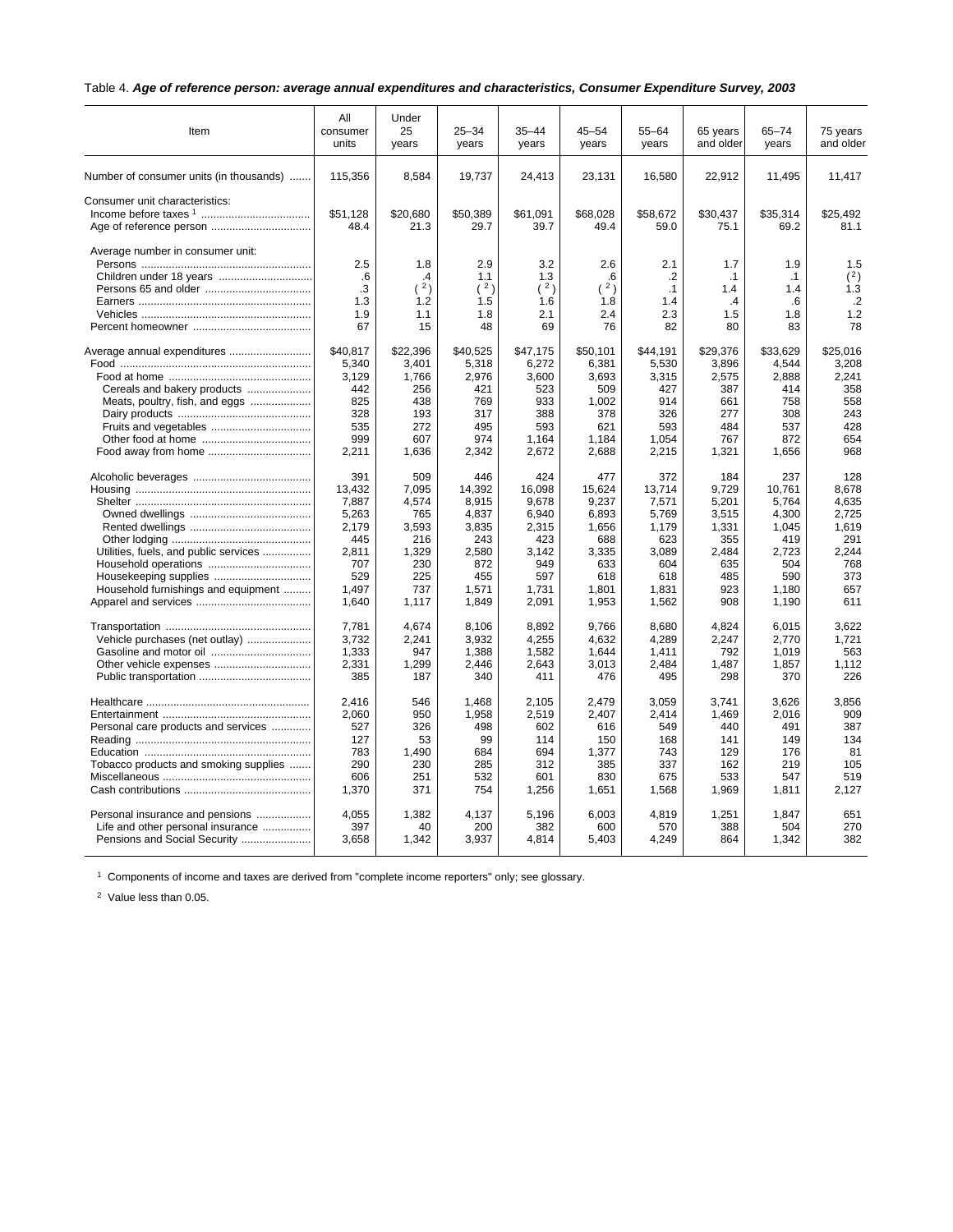#### Table 5. *Size of consumer unit: average annual expenditures and characteristics, Consumer Expenditure Survey, 2003*

|                                         |                                     |                                      |                                     |                                            | Two or more persons                      |                                             |                                             |
|-----------------------------------------|-------------------------------------|--------------------------------------|-------------------------------------|--------------------------------------------|------------------------------------------|---------------------------------------------|---------------------------------------------|
| Item                                    | All<br>consumer<br>units            | One<br>person                        | Total                               | Two<br>persons                             | Three<br>persons                         | Four<br>persons                             | Five or<br>more<br>persons                  |
| Number of consumer units (in thousands) | 115,356                             | 33,929                               | 81,427                              | 36,830                                     | 17,701                                   | 15,464                                      | 11,432                                      |
| Consumer unit characteristics:          | \$51,128<br>48.4                    | \$27,131<br>51.4                     | \$61,165<br>47.1                    | \$55,980<br>53.2                           | \$62,780<br>43.9                         | \$70,136<br>40.9                            | \$63,106<br>40.9                            |
| Average number in consumer unit:        | 2.5<br>.6<br>.3<br>1.3<br>1.9<br>67 | 1.0<br>n.a.<br>.3<br>.6<br>1.0<br>49 | 3.1<br>.9<br>.3<br>1.6<br>2.3<br>74 | 2.0<br>$\cdot$ 1<br>.5<br>1.3<br>2.2<br>76 | 3.0<br>.8<br>$\cdot$<br>1.7<br>2.3<br>70 | 4.0<br>1.6<br>$\cdot$ 1<br>1.9<br>2.5<br>76 | 5.6<br>2.7<br>$\cdot$ 1<br>2.2<br>2.5<br>73 |
|                                         | \$40,817                            | \$23,657                             | \$47,921                            | \$43,693                                   | \$47,406                                 | \$55,201                                    | \$52,565                                    |
|                                         | 5.340                               | 2.831                                | 6,357                               | 5.432                                      | 6.173                                    | 7,472                                       | 8.178                                       |
|                                         | 3,129                               | 1,525                                | 3,778                               | 3,128                                      | 3,664                                    | 4,472                                       | 5,157                                       |
|                                         | 442                                 | 217                                  | 532                                 | 425                                        | 508                                      | 644                                         | 772                                         |
|                                         | 825                                 | 359                                  | 1,013                               | 824                                        | 976                                      | 1,213                                       | 1.422                                       |
|                                         | 328                                 | 161                                  | 396                                 | 324                                        | 383                                      | 467                                         | 555                                         |
|                                         | 535                                 | 280                                  | 639                                 | 552                                        | 609                                      | 740                                         | 832                                         |
|                                         | 999                                 | 507                                  | 1,198                               | 1,003                                      | 1,188                                    | 1,407                                       | 1,577                                       |
|                                         | 2,211                               | 1,306                                | 2,579                               | 2,304                                      | 2,509                                    | 3,000                                       | 3,020                                       |
|                                         | 391                                 | 280                                  | 436                                 | 468                                        | 419                                      | 436                                         | 358                                         |
|                                         | 13,432                              | 8,768                                | 15,369                              | 13,536                                     | 15,596                                   | 18,322                                      | 16,930                                      |
|                                         | 7,887                               | 5,614                                | 8,835                               | 7,730                                      | 8,949                                    | 10,622                                      | 9.801                                       |
|                                         | 5,263                               | 2,692                                | 6,334                               | 5,263                                      | 6,220                                    | 8,299                                       | 7,304                                       |
|                                         | 2.179                               | 2.679                                | 1.971                               | 1.869                                      | 2.229                                    | 1.818                                       | 2.109                                       |
|                                         | 445                                 | 242                                  | 529                                 | 597                                        | 501                                      | 505                                         | 388                                         |
|                                         | 2,811                               | 1,758                                | 3,250                               | 2,905                                      | 3,320                                    | 3,615                                       | 3,762                                       |
|                                         | 707                                 | 343                                  | 859                                 | 565                                        | 1,026                                    | 1,337                                       | 899                                         |
|                                         | 529                                 | 284                                  | 628                                 | 582                                        | 636                                      | 685                                         | 690                                         |
| Household furnishings and equipment     | 1,497                               | 769                                  | 1,798                               | 1,754                                      | 1,666                                    | 2,064                                       | 1,778                                       |
|                                         | 1,640                               | 837                                  | 1,968                               | 1,547                                      | 1,916                                    | 2,503                                       | 2,698                                       |
|                                         | 7,781                               | 3,839                                | 9,422                               | 8,683                                      | 9,562                                    | 10,459                                      | 10,185                                      |
|                                         | 3,732                               | 1,692                                | 4,582                               | 4,363                                      | 4,644                                    | 4,929                                       | 4,720                                       |
|                                         | 1,333                               | 674                                  | 1,607                               | 1,388                                      | 1,619                                    | 1,859                                       | 1,956                                       |
|                                         | 2,331                               | 1.217                                | 2.795                               | 2.458                                      | 2.910                                    | 3.220                                       | 3.122                                       |
|                                         | 385                                 | 256                                  | 439                                 | 473                                        | 389                                      | 452                                         | 387                                         |
|                                         | 2,416                               | 1,558                                | 2,774                               | 3,093                                      | 2,532                                    | 2,581                                       | 2,379                                       |
|                                         | 2,060                               | 1.041                                | 2.482                               | 2,421                                      | 2,263                                    | 2,821                                       | 2.554                                       |
|                                         | 527                                 | 316                                  | 614                                 | 563                                        | 603                                      | 693                                         | 689                                         |
|                                         | 127                                 | 93                                   | 142                                 | 159                                        | 130                                      | 135                                         | 110                                         |
|                                         | 783                                 | 498                                  | 902                                 | 597                                        | 938                                      | 1,426                                       | 1,119                                       |
| Tobacco products and smoking supplies   | 290                                 | 193                                  | 330                                 | 310                                        | 351                                      | 329                                         | 364                                         |
|                                         | 606                                 | 423                                  | 682                                 | 650                                        | 658                                      | 801                                         | 661                                         |
|                                         | 1,370                               | 1,032                                | 1,511                               | 1,810                                      | 1,179                                    | 1,270                                       | 1,385                                       |
|                                         | 4.055                               | 1.948                                | 4.933                               | 4.424                                      | 5.087                                    | 5.952                                       | 4.956                                       |
|                                         | 397                                 | 159                                  | 497                                 | 496                                        | 488                                      | 498                                         | 511                                         |
| Pensions and Social Security            | 3,658                               | 1,790                                | 4,436                               | 3,928                                      | 4,599                                    | 5,454                                       | 4,446                                       |

<sup>1</sup> Components of income and taxes are derived from "complete income reporters" only; see glossary.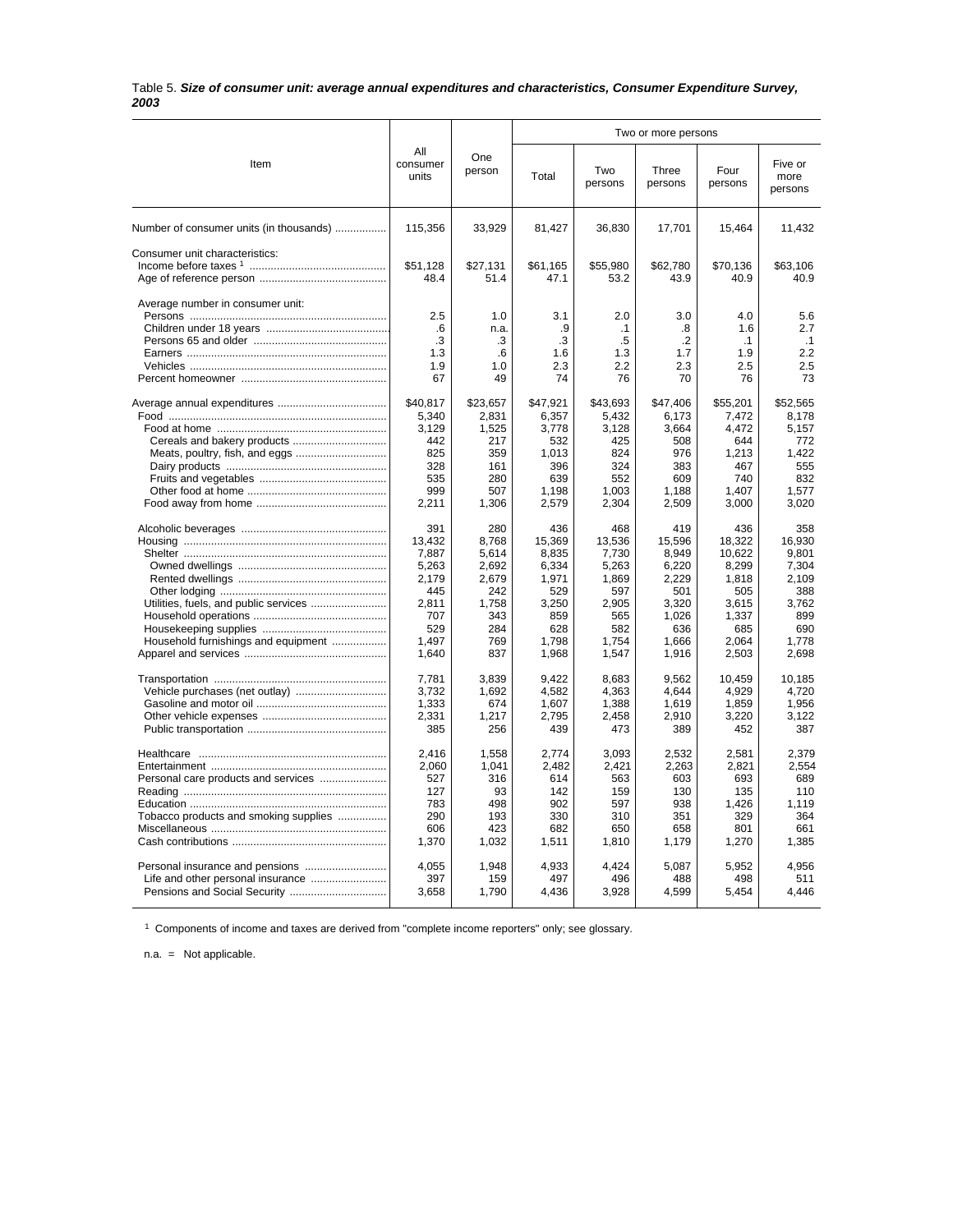## Table 6. *Composition of consumer unit: average annual expenditures and characteristics, Consumer Expenditure Survey, 2003*

|                                         |                |                             |                | Husband- and-wife consumer units |                                |                                |                                                    |                                              |                                          |
|-----------------------------------------|----------------|-----------------------------|----------------|----------------------------------|--------------------------------|--------------------------------|----------------------------------------------------|----------------------------------------------|------------------------------------------|
|                                         |                |                             |                |                                  | Husband and wife with children |                                |                                                    | One                                          | Single                                   |
| Item                                    | Total          | Husband<br>and wife<br>only | Total          | Oldest<br>child<br>under 6       | Oldest<br>child<br>6 to 17     | Oldest<br>child 18<br>or older | Other<br>husband-<br>and-wife<br>consumer<br>units | parent,<br>at least<br>one child<br>under 18 | person<br>and other<br>consumer<br>units |
| Number of consumer units (in thousands) | 58,448         | 25,132                      | 28,584         | 5,496                            | 15,047                         | 8,041                          | 4,732                                              | 6,999                                        | 49,909                                   |
| Consumer unit characteristics:          |                |                             |                |                                  |                                |                                |                                                    |                                              |                                          |
|                                         | \$69,472       | \$62,930                    | \$75,557       | \$66,317                         | \$77,508                       | \$78,307                       | \$66,597                                           | \$29,154                                     | \$32,970                                 |
|                                         | 48.6           | 56.8                        | 41.6           | 32.1                             | 40.0                           | 51.2                           | 47.3                                               | 37.4                                         | 49.6                                     |
| Average number in consumer unit:        | 3.2            | 2.0                         | 3.9            | 3.5                              | 4.1                            | 4.0                            | 4.9                                                | 2.9                                          | 1.6                                      |
|                                         | .9             | n.a.                        | 1.6            | 1.5                              | 2.1                            | .7                             | 1.4                                                | 1.8                                          | $\cdot$                                  |
|                                         | .3             | .6                          | $\cdot$ 1      | (2)                              | (2)                            | $\cdot$                        | $\cdot$                                            | (2)                                          | .3                                       |
|                                         | 1.7            | 1.2                         | 2.0            | 1.7                              | 1.8                            | 2.6                            | 2.3                                                | 1.0                                          | 1.0                                      |
|                                         | 2.6            | 2.4                         | 2.7            | 2.1                              | 2.6                            | 3.3                            | 2.8                                                | 1.2                                          | 1.3                                      |
|                                         | 83             | 85                          | 82             | 72                               | 81                             | 90                             | 78                                                 | 40                                           | 52                                       |
| Average annual expenditures             | \$53,030       | \$47,896                    | \$57,702       | \$51,503                         | \$59,183                       | \$59,180                       | \$52,110                                           | \$30,535                                     | \$27,867                                 |
|                                         | 6,864          | 5,927                       | 7,553          | 6,224                            | 7,844                          | 7,937                          | 7,732                                              | 4,804                                        | 3,577                                    |
|                                         | 4,047          | 3,402                       | 4,476          | 3,952                            | 4,551                          | 4,710                          | 4,993                                              | 2,979                                        | 2,039                                    |
|                                         | 571            | 458                         | 652            | 547                              | 691                            | 650                            | 692                                                | 445                                          | 285                                      |
|                                         | 1,077          | 912                         | 1,169          | 890                              | 1,213                          | 1,283                          | 1,461                                              | 787                                          | 525                                      |
|                                         | 427<br>688     | 352<br>606                  | 485<br>735     | 444<br>672                       | 497<br>723                     | 491<br>808                     | 468<br>858                                         | 307<br>455                                   | 211<br>363                               |
|                                         | 1,285          | 1,074                       | 1,435          | 1,399                            | 1,428                          | 1,479                          | 1,515                                              | 985                                          | 656                                      |
|                                         | 2,817          | 2,525                       | 3,077          | 2,272                            | 3,293                          | 3,226                          | 2,739                                              | 1,826                                        | 1,538                                    |
|                                         | 447            | 478                         | 440            | 445                              | 429                            | 459                            | 288                                                | 220                                          | 348                                      |
|                                         | 16,648         | 14,352                      | 18,679         | 19,303                           | 19,235                         | 17,215                         | 16,533                                             | 11,772                                       | 9,885                                    |
|                                         | 9,480          | 8,001                       | 10,812         | 10,963                           | 11,292                         | 9,812                          | 9,289                                              | 7,152                                        | 6,125                                    |
|                                         | 7,433          | 5,973                       | 8,773          | 8,440                            | 9,213                          | 8,175                          | 7,100                                              | 3,234                                        | 3,006                                    |
|                                         | 1,405          | 1,280                       | 1,455          | 2,204                            | 1,488                          | 883                            | 1,764                                              | 3,724                                        | 2,870                                    |
|                                         | 642            | 748                         | 584            | 319                              | 591                            | 753                            | 425                                                | 195                                          | 249                                      |
| Utilities, fuels, and public services   | 3,444          | 3,075                       | 3,695          | 3,030                            | 3,745                          | 4,055                          | 3,882                                              | 2,595                                        | 2,101                                    |
|                                         | 970            | 596                         | 1,316          | 2,365                            | 1,286                          | 656                            | 865                                                | 725                                          | 397                                      |
|                                         | 699            | 659                         | 734            | 645                              | 728                            | 813                            | 683                                                | 349                                          | 348                                      |
| Household furnishings and equipment     | 2,055<br>2,085 | 2,021<br>1,632              | 2,122<br>2,431 | 2,300<br>2,232                   | 2,183<br>2,614                 | 1,880<br>2,219                 | 1,814<br>2,441                                     | 951<br>1,799                                 | 914<br>1,085                             |
|                                         |                |                             |                |                                  |                                |                                |                                                    |                                              |                                          |
|                                         | 10,627         | 9,580                       | 11,546         | 9,832                            | 11,526                         | 12,755                         | 10,658                                             | 4,592                                        | 4,893                                    |
|                                         | 5,308          | 4,933                       | 5,713          | 4,953                            | 5,849                          | 5,977                          | 4,858                                              | 1,734                                        | 2,166                                    |
|                                         | 1,740          | 1,463                       | 1,949          | 1,613                            | 1,927                          | 2,220                          | 1,956                                              | 993                                          | 903                                      |
|                                         | 3,078<br>501   | 2,638<br>547                | 3,418<br>466   | 2,925<br>342                     | 3,261<br>489                   | 4,049<br>509                   | 3,381<br>463                                       | 1,632<br>234                                 | 1,553<br>271                             |
|                                         |                |                             |                |                                  |                                |                                |                                                    |                                              |                                          |
|                                         | 3,202          | 3,713                       | 2,760          | 2,177                            | 2,764                          | 3,151                          | 3,157                                              | 1,201                                        | 1,666                                    |
|                                         | 2,793          | 2,699                       | 2,958          | 2,401                            | 3,414                          | 2,478                          | 2,295                                              | 1,453                                        | 1,281                                    |
| Personal care products and services     | 668<br>163     | 617<br>186                  | 713<br>149     | 559<br>121                       | 713<br>151                     | 821<br>167                     | 670<br>118                                         | 459<br>64                                    | 369<br>95                                |
|                                         | 1,053          | 610                         | 1,510          | 413                              | 1,438                          | 2,393                          | 639                                                | 493                                          | 508                                      |
| Tobacco products and smoking supplies   | 300            | 275                         | 298            | 220                              | 291                            | 365                            | 447                                                | 230                                          | 286                                      |
|                                         | 712            | 638                         | 778            | 626                              | 696                            | 1,035                          | 702                                                | 510                                          | 494                                      |
|                                         | 1,762          | 2,174                       | 1,441          | 1,060                            | 1,430                          | 1,723                          | 1,507                                              | 622                                          | 1,016                                    |
| Personal insurance and pensions         | 5,707          | 5,015                       | 6,445          | 5,891                            | 6,638                          | 6,462                          | 4,923                                              | 2,315                                        | 2,365                                    |
| Life and other personal insurance       | 599            | 625                         | 585            | 378                              | 618                            | 665                            | 550                                                | 181                                          | 191                                      |
|                                         | 5,108          | 4,390                       | 5,860          | 5,513                            | 6,021                          | 5,798                          | 4,374                                              | 2,134                                        | 2,174                                    |
|                                         |                |                             |                |                                  |                                |                                |                                                    |                                              |                                          |

<sup>1</sup> Components of income and taxes are derived from "complete income reporters" only; see glossary.

<sup>2</sup> Value less than 0.05.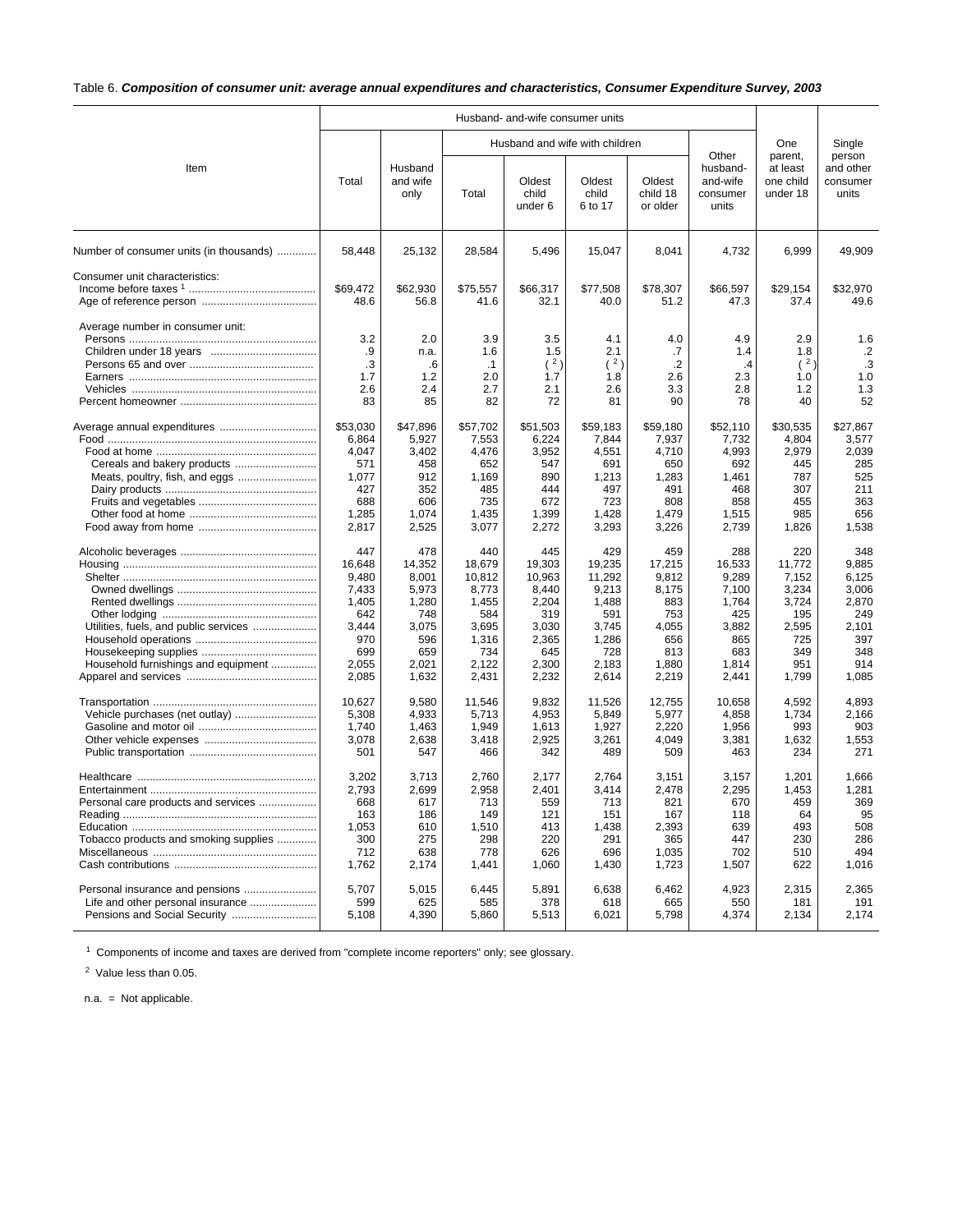#### Table 7. *Number of earners in consumer unit: average annual expenditures and characteristics, Consumer Expenditure Survey, 2003*

|                                         | All               |              | Single consumers |               |                | Consumer units of two or more persons |                             |
|-----------------------------------------|-------------------|--------------|------------------|---------------|----------------|---------------------------------------|-----------------------------|
| Item                                    | consumer<br>units | No earner    | One earner       | No earner     | One earner     | Two earners                           | Three or<br>more<br>earners |
| Number of consumer units (in thousands) | 115,356           | 12,482       | 21,447           | 10,056        | 23,586         | 38,486                                | 9,299                       |
| Consumer unit characteristics:          |                   |              |                  |               |                |                                       |                             |
|                                         | \$51.128          | \$14,696     | \$33,732         | \$27.491      | \$47,408       | \$73.689                              | \$80.310                    |
|                                         | 48.4              | 68.6         | 41.4             | 65.0          | 46.5           | 43.0                                  | 46.2                        |
| Average number in consumer unit:        | 2.5               | 1.0          | 1.0              | 2.4           | 3.0            | 3.0                                   | 4.4                         |
|                                         | .6                | n.a.         | n.a.             | $\mathcal{A}$ | 1.1            | .9                                    | 1.0                         |
|                                         | $\cdot$ 3         | .7           | $\cdot$ 1        | 1.2           | .3             | .1                                    | .1                          |
|                                         | 1.3               | n.a.         | 1.0              | n.a.          | 1.0            | 2.0                                   | 3.4                         |
|                                         | 1.9               | .8           | 1.1              | 1.7           | 1.9            | 2.5                                   | 3.2                         |
|                                         | 67                | 59           | 44               | 77            | 67             | 76                                    | 81                          |
| Average annual expenditures             | \$40,817          | \$17,431     | \$27,277         | \$29,730      | \$41,737       | \$53,621                              | \$59,832                    |
|                                         | 5,340             | 2,330        | 3,120            | 4.483         | 5,652          | 6,824                                 | 8.300                       |
| Cereals and bakery products             | 3,129<br>442      | 1,567<br>244 | 1,501<br>202     | 3,047<br>443  | 3,590<br>515   | 3,830<br>530                          | 4,835<br>684                |
| Meats, poultry, fish, and eggs          | 825               | 369          | 353              | 819           | 957            | 1,028                                 | 1,302                       |
|                                         | 328               | 163          | 160              | 323           | 385            | 396                                   | 501                         |
| Fruits and vegetables                   | 535               | 310          | 263              | 546           | 621            | 631                                   | 811                         |
|                                         | 999               | 481          | 522              | 915           | 1,113          | 1,245                                 | 1,536                       |
|                                         | 2,211             | 763          | 1,620            | 1,436         | 2,063          | 2,995                                 | 3,466                       |
|                                         | 391               | 123          | 370              | 211           | 347            | 534                                   | 518                         |
|                                         | 13,432            | 7,140        | 9,714            | 10.116        | 14,285         | 16,866                                | 17,632                      |
|                                         | 7,887             | 4,097        | 6.496            | 5,173         | 8,302          | 9,787                                 | 10,206                      |
|                                         | 5,263             | 1,955        | 3,121            | 3,287         | 5,572          | 7,261                                 | 7.725                       |
|                                         | 2.179             | 1,984        | 3,084            | 1,419         | 2,306          | 1,952                                 | 1.799                       |
|                                         | 445               | 157          | 292              | 468           | 423            | 574                                   | 681                         |
| Utilities, fuels, and public services   | 2.811             | 1,720        | 1,781            | 2,712         | 3.077          | 3.310                                 | 4.023                       |
|                                         | 707               | 493          | 256              | 567           | 747            | 1,038                                 | 713                         |
| Household furnishings and equipment     | 529<br>1,497      | 293<br>538   | 279<br>902       | 506<br>1,157  | 566<br>1,594   | 673<br>2,056                          | 738<br>1,953                |
|                                         | 1,640             | 590          | 980              | 965           | 1,878          | 2,159                                 | 2,507                       |
|                                         |                   |              |                  |               |                |                                       |                             |
|                                         | 7,781             | 2.229        | 4.776            | 5,108         | 7,569          | 10.882                                | 12.747                      |
| Vehicle purchases (net outlay)          | 3.732             | 912<br>398   | 2.145<br>835     | 2,227<br>933  | 3.569          | 5.541                                 | 5.728<br>2.317              |
|                                         | 1,333<br>2,331    | 746          | 1.491            | 1,600         | 1,353<br>2,287 | 1,768<br>3.087                        | 4.163                       |
|                                         | 385               | 172          | 305              | 348           | 360            | 487                                   | 539                         |
|                                         |                   |              |                  |               |                |                                       |                             |
|                                         | 2,416             | 2,192        | 1,189            | 3,790         | 2,573          | 2,626                                 | 2,796                       |
|                                         | 2,060             | 741          | 1,216            | 1,719         | 2,113          | 2,887                                 | 2,581                       |
| Personal care products and services     | 527<br>127        | 265<br>85    | 345<br>98        | 429<br>139    | 533<br>123     | 664<br>150                            | 813<br>155                  |
|                                         | 783               | 213          | 664              | 289           | 673            | 947                                   | 1,957                       |
| Tobacco products and smoking supplies   | 290               | 156          | 215              | 196           | 321            | 340                                   | 456                         |
|                                         | 606               | 308          | 490              | 533           | 608            | 721                                   | 872                         |
|                                         | 1,370             | 872          | 1,124            | 1,330         | 1,506          | 1,508                                 | 1,728                       |
| Personal insurance and pensions         | 4,055             | 186          | 2,974            | 422           | 3,556          | 6,512                                 | 6,770                       |
| Life and other personal insurance       | 397               | 165          | 155              | 368           | 461            | 519                                   | 633                         |
| Pensions and Social Security            | 3.658             | $^{2}21$     | 2,819            | 53            | 3,094          | 5,993                                 | 6,138                       |
|                                         |                   |              |                  |               |                |                                       |                             |

 $1$  Components of income and taxes are derived from "complete income reporters" only; see glossary.

 $2$  Data are likely to have large sampling errors.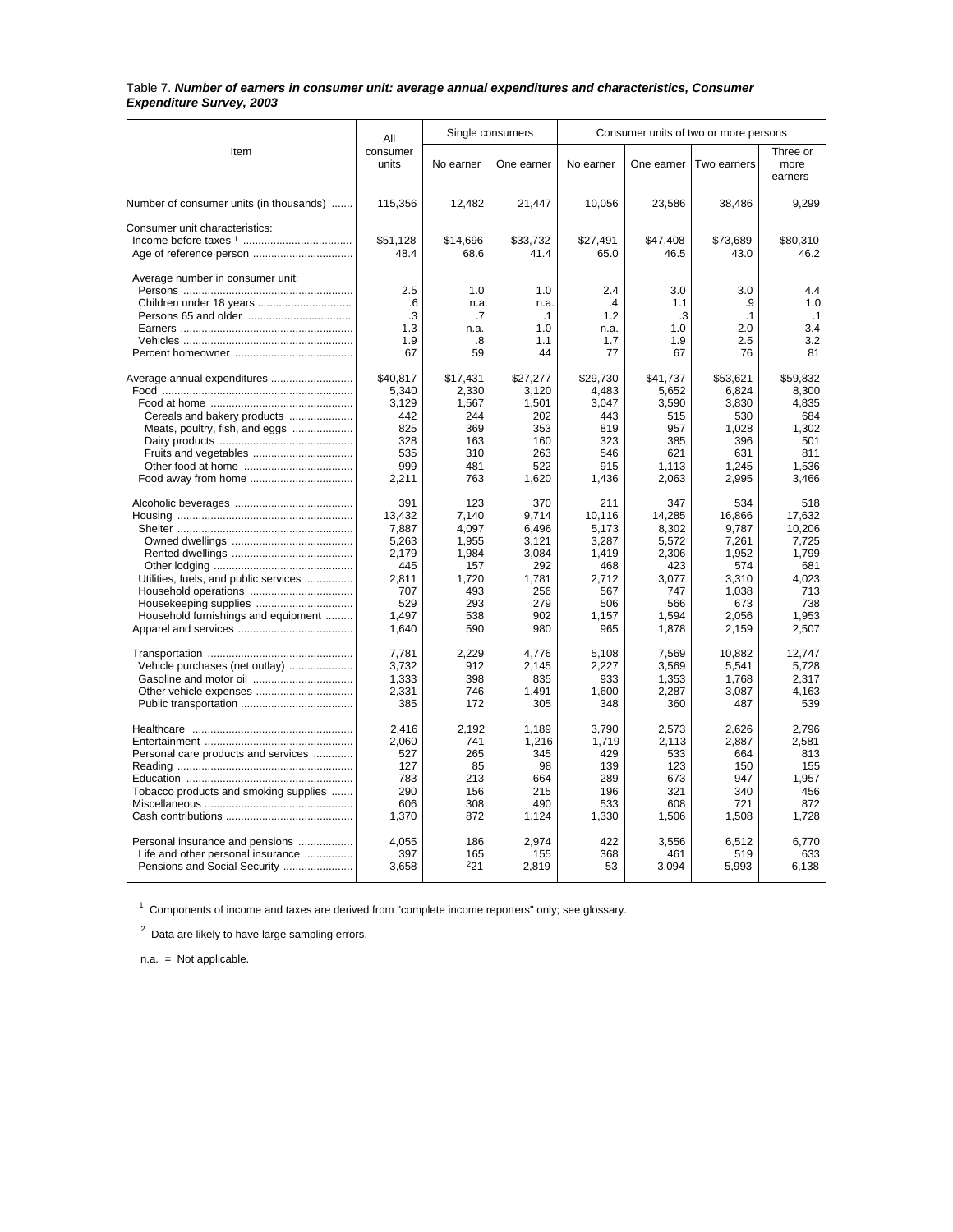## Table 8. *Housing tenure and type of area: average annual expenditures and characteristics, Consumer Expenditure Survey, 2003*

|                                                                                                      |                                                                                          |                                                                                       | Housing tenure                                                                            |                                                                                      |                                                                                    |                                                                                          | Type of area                                                                             |                                                                                          |                                                                                       |
|------------------------------------------------------------------------------------------------------|------------------------------------------------------------------------------------------|---------------------------------------------------------------------------------------|-------------------------------------------------------------------------------------------|--------------------------------------------------------------------------------------|------------------------------------------------------------------------------------|------------------------------------------------------------------------------------------|------------------------------------------------------------------------------------------|------------------------------------------------------------------------------------------|---------------------------------------------------------------------------------------|
|                                                                                                      | All                                                                                      |                                                                                       | Homeowner                                                                                 |                                                                                      |                                                                                    |                                                                                          | Urban                                                                                    |                                                                                          |                                                                                       |
| Item                                                                                                 | consumer<br>units                                                                        | Total                                                                                 | Home-<br>owner<br>with<br>mortgage                                                        | Home-<br>owner<br>without<br>mortgage                                                | Renter                                                                             | Total                                                                                    | Central<br>city                                                                          | Other<br>urban                                                                           | Rural                                                                                 |
| Number of consumer units (in thousands)                                                              | 115,356                                                                                  | 77,194                                                                                | 47,104                                                                                    | 30,090                                                                               | 38,163                                                                             | 101,047                                                                                  | 34,423                                                                                   | 66,625                                                                                   | 14,309                                                                                |
| Consumer unit characteristics:<br>Age of reference person                                            | \$51,128<br>48.4                                                                         | \$62,053<br>52.2                                                                      | \$72,831<br>46.0                                                                          | \$44,609<br>62.0                                                                     | \$29,827<br>40.6                                                                   | \$52,728<br>48.0                                                                         | \$43,768<br>46.8                                                                         | \$57,352<br>48.6                                                                         | \$40,140<br>51.1                                                                      |
| Average number in consumer unit:                                                                     | 2.5<br>.6<br>.3<br>1.3<br>1.9<br>67                                                      | 2.6<br>.7<br>.4<br>1.4<br>2.3<br>100                                                  | 3.0<br>.9<br>$\cdot$<br>1.7<br>2.5<br>100                                                 | 2.1<br>.3<br>.7<br>1.0<br>2.0<br>100                                                 | 2.2<br>$6^{\circ}$<br>$\cdot$ 1<br>1.2<br>1.1<br>n.a.                              | 2.5<br>.6<br>$\cdot$ 3<br>1.3<br>1.9<br>65                                               | 2.4<br>.6<br>.3<br>1.2<br>1.5<br>52                                                      | 2.6<br>.7<br>.3<br>1.4<br>2.1<br>72                                                      | 2.4<br>.6<br>.4<br>1.3<br>2.5<br>80                                                   |
| Average annual expenditures<br>Cereals and bakery products<br>Meats, poultry, fish, and eggs         | \$40,817<br>5,340<br>3,129<br>442<br>825<br>328<br>535<br>999<br>2,211                   | \$47,396<br>5,917<br>3,447<br>491<br>894<br>365<br>588<br>1,110<br>2,470              | \$55,419<br>6,473<br>3,667<br>515<br>956<br>388<br>611<br>1,196<br>2,806                  | \$34,467<br>4,851<br>3,015<br>442<br>772<br>318<br>543<br>940<br>1,837               | \$27,522<br>4,177<br>2,489<br>344<br>685<br>254<br>430<br>777<br>1,688             | \$41,619<br>5,413<br>3,142<br>446<br>819<br>329<br>547<br>1,001<br>2,271                 | \$36,444<br>4,962<br>2,892<br>403<br>768<br>298<br>512<br>909<br>2,070                   | \$44,297<br>5,648<br>3,272<br>468<br>845<br>345<br>566<br>1,049<br>2,375                 | \$35,157<br>4,821<br>3,035<br>414<br>863<br>322<br>452<br>985<br>1,786                |
| Utilities, fuels, and public services<br>Household furnishings and equipment                         | 391<br>13.432<br>7,887<br>5,263<br>2,179<br>445<br>2,811<br>707<br>529<br>1,497<br>1,640 | 418<br>15,186<br>8,471<br>7,832<br>64<br>576<br>3,321<br>882<br>631<br>1,880<br>1,809 | 487<br>18,960<br>11,488<br>10,792<br>55<br>640<br>3,616<br>1,015<br>673<br>2,168<br>2,116 | 284<br>9.221<br>3,749<br>3,197<br>78<br>474<br>2,860<br>673<br>549<br>1,390<br>1,253 | 337<br>9,886<br>6,706<br>67<br>6,459<br>181<br>1,780<br>354<br>323<br>723<br>1,300 | 405<br>13,971<br>8,325<br>5,491<br>2,369<br>465<br>2,834<br>748<br>528<br>1,536<br>1,700 | 378<br>12.501<br>7,637<br>4,098<br>3,175<br>363<br>2,524<br>652<br>452<br>1,235<br>1,597 | 420<br>14.732<br>8.681<br>6,210<br>1,953<br>518<br>2.994<br>798<br>567<br>1,692<br>1,754 | 292<br>9.623<br>4.797<br>3,653<br>840<br>303<br>2.652<br>416<br>538<br>1,220<br>1,215 |
| Vehicle purchases (net outlay)<br>Gasoline and motor oil<br>Other vehicle expenses                   | 7,781<br>3,732<br>1,333<br>2,331<br>385                                                  | 9,199<br>4,505<br>1,529<br>2,727<br>437                                               | 10,788<br>5,300<br>1,753<br>3,250<br>485                                                  | 6,708<br>3,261<br>1,179<br>1,906<br>362                                              | 4,912<br>2,167<br>936<br>1,529<br>279                                              | 7,659<br>3,578<br>1,297<br>2,367<br>417                                                  | 6,609<br>3,145<br>1,055<br>1,990<br>419                                                  | 8,202<br>3,802<br>1,422<br>2,562<br>416                                                  | 8,639<br>4,814<br>1,587<br>2,078<br>160                                               |
| Personal care products and services<br>Tobacco products and smoking supplies                         | 2,416<br>2,060<br>527<br>127<br>783<br>290<br>606<br>1,370                               | 3,009<br>2,525<br>599<br>155<br>843<br>283<br>720<br>1,742                            | 2,773<br>2,921<br>658<br>158<br>1,071<br>310<br>780<br>1,650                              | 3,386<br>1,901<br>492<br>149<br>480<br>242<br>626<br>1,887                           | 1,218<br>1,119<br>382<br>72<br>662<br>302<br>376<br>616                            | 2,390<br>2,076<br>544<br>133<br>845<br>278<br>615<br>1,428                               | 2,045<br>1,629<br>500<br>119<br>718<br>261<br>509<br>1,207                               | 2,568<br>2,307<br>567<br>141<br>911<br>287<br>670<br>1,543                               | 2,600<br>1,942<br>408<br>86<br>348<br>372<br>541<br>956                               |
| Personal insurance and pensions<br>Life and other personal insurance<br>Pensions and Social Security | 4.055<br>397<br>3,658                                                                    | 4.992<br>527<br>4,464                                                                 | 6,273<br>626<br>5,647                                                                     | 2.986<br>373<br>2,612                                                                | 2.161<br>134<br>2,027                                                              | 4.161<br>400<br>3,760                                                                    | 3,410<br>308<br>3,102                                                                    | 4.548<br>448<br>4,100                                                                    | 3.312<br>375<br>2,937                                                                 |

<sup>1</sup> Components of income and taxes are derived from "complete income reporters" only; see glossary.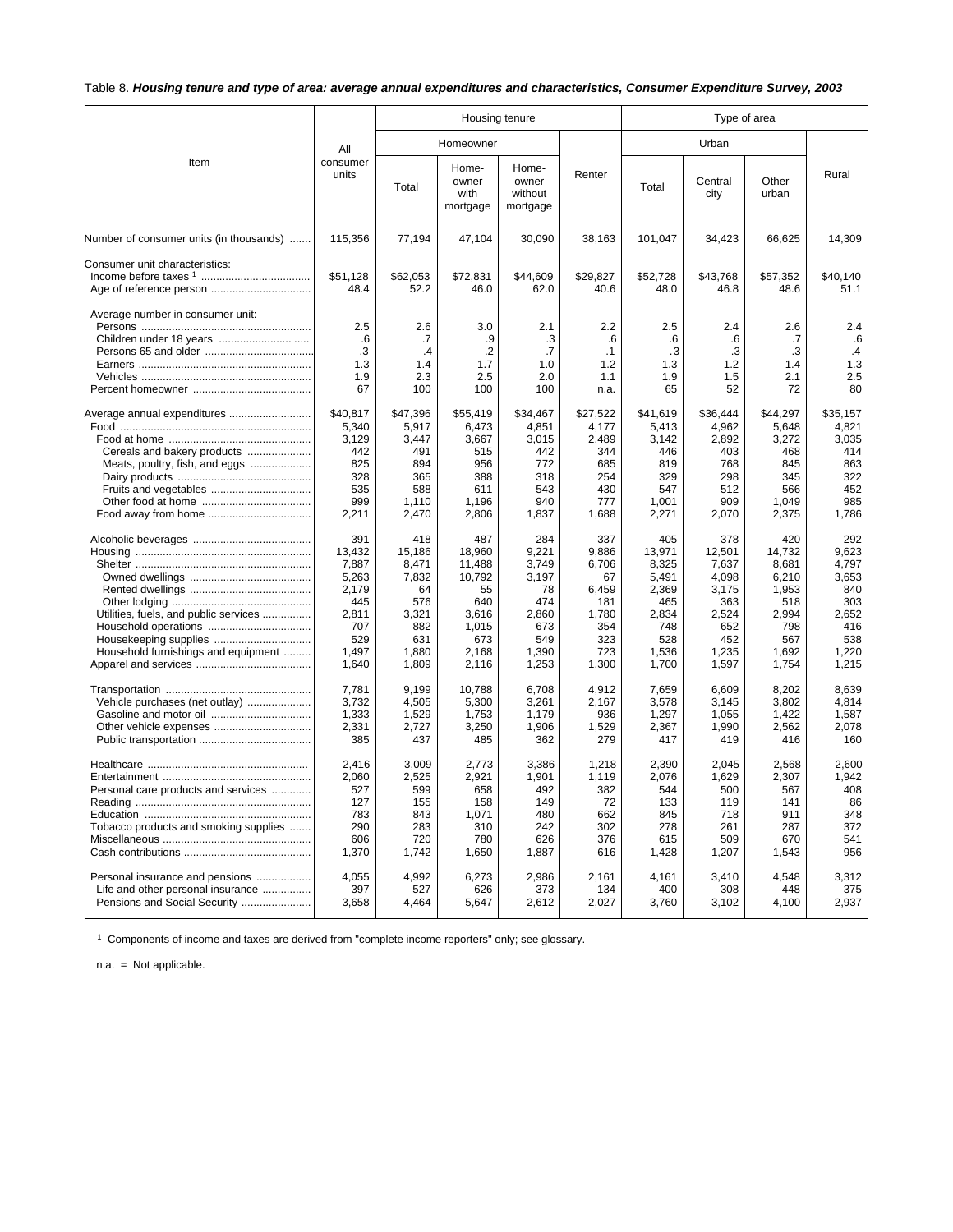|                                                                      |                          | White and all other races, and Asian |                                              |                   |                                  |  |
|----------------------------------------------------------------------|--------------------------|--------------------------------------|----------------------------------------------|-------------------|----------------------------------|--|
| Item                                                                 | All<br>consumer<br>units | Total                                | White and<br>all other<br>races <sup>1</sup> | Asian             | Black or<br>African-<br>American |  |
| Number of consumer units (in thousands)                              | 115,356                  | 101,614                              | 98,041                                       | 3,573             | 13,743                           |  |
| Consumer unit characteristics:                                       |                          |                                      |                                              |                   |                                  |  |
|                                                                      | \$51,128                 | \$53,292                             | \$53,039                                     | \$60,393          | \$34,485                         |  |
|                                                                      | 48.4                     | 48.6                                 | 48.8                                         | 42.4              | 46.7                             |  |
| Average number in consumer unit:                                     | 2.5                      | 2.5                                  | 2.5                                          | 2.8               | 2.6                              |  |
|                                                                      | .6                       | .6                                   | .6                                           | .7                | .9                               |  |
|                                                                      | .3                       | .3                                   | .3                                           | .2                | $\cdot$                          |  |
|                                                                      | 1.3                      | 1.3                                  | 1.3                                          | 1.5               | 1.2                              |  |
|                                                                      | 1.9                      | 2.0                                  | 2.1                                          | 1.6               | 1.3                              |  |
|                                                                      | 67                       | 69                                   | 70                                           | 57                | 49                               |  |
| Average annual expenditures                                          | \$40,817<br>5,340        | \$42,451<br>5,518                    | \$42,360<br>5,488                            | \$44,923<br>6,285 | \$28,708<br>4,007                |  |
|                                                                      | 3,129                    | 3,191                                | 3,186                                        | 3,302             | 2,664                            |  |
| Cereals and bakery products                                          | 442                      | 451                                  | 452                                          | 437               | 370                              |  |
| Meats, poultry, fish, and eggs                                       | 825                      | 817                                  | 811                                          | 978               | 882                              |  |
|                                                                      | 328                      | 342                                  | 345                                          | 247               | 227                              |  |
|                                                                      | 535<br>999               | 548<br>1,033                         | 539<br>1,040                                 | 788<br>852        | 438<br>747                       |  |
|                                                                      | 2,211                    | 2,327                                | 2,302                                        | 2,983             | 1,343                            |  |
|                                                                      | 391                      | 421                                  | 425                                          | 308               | 169                              |  |
|                                                                      | 13,432                   | 13.811                               | 13.719                                       | 16.326            | 10.622                           |  |
|                                                                      | 7,887                    | 8,127                                | 8,026                                        | 10,902            | 6,117                            |  |
|                                                                      | 5,263                    | 5,563                                | 5,517                                        | 6,835             | 3,042                            |  |
|                                                                      | 2,179                    | 2,076                                | 2,018                                        | 3,661             | 2,946                            |  |
|                                                                      | 445<br>2.811             | 488                                  | 491                                          | 406               | 129                              |  |
| Utilities, fuels, and public services                                | 707                      | 2,798<br>742                         | 2,808<br>740                                 | 2,536<br>783      | 2,910<br>453                     |  |
|                                                                      | 529                      | 552                                  | 555                                          | 471               | 357                              |  |
| Household furnishings and equipment                                  | 1,497                    | 1,593                                | 1,591                                        | 1.634             | 785                              |  |
|                                                                      | 1,640                    | 1,645                                | 1.642                                        | 1,736             | 1,601                            |  |
|                                                                      | 7,781                    | 8,147                                | 8,172                                        | 7,454             | 5,074                            |  |
| Vehicle purchases (net outlay)                                       | 3,732                    | 3,953                                | 3,988                                        | 2,992             | 2,097                            |  |
|                                                                      | 1,333                    | 1.376                                | 1,378                                        | 1,313             | 1,016                            |  |
|                                                                      | 2,331                    | 2,412                                | 2,414                                        | 2,383             | 1,728                            |  |
|                                                                      | 385                      | 406                                  | 393                                          | 766               | 233                              |  |
|                                                                      | 2,416                    | 2,566                                | 2,588                                        | 1,955             | 1,309                            |  |
|                                                                      | 2,060                    | 2,202                                | 2,220                                        | 1,713             | 1.007                            |  |
| Personal care products and services                                  | 527                      | 536                                  | 536                                          | 520               | 461                              |  |
|                                                                      | 127                      | 137                                  | 138                                          | 111               | 52                               |  |
| Tobacco products and smoking supplies                                | 783<br>290               | 829<br>305                           | 791<br>311                                   | 1,890<br>119      | 442<br>180                       |  |
|                                                                      | 606                      | 627                                  | 635                                          | 432               | 447                              |  |
|                                                                      | 1,370                    | 1,443                                | 1,447                                        | 1,311             | 832                              |  |
|                                                                      |                          |                                      |                                              |                   |                                  |  |
| Personal insurance and pensions<br>Life and other personal insurance | 4,055<br>397             | 4,265<br>411                         | 4,247<br>411                                 | 4,762<br>414      | 2,504<br>295                     |  |
| Pensions and Social Security                                         | 3,658                    | 3,854                                | 3,836                                        | 4,348             | 2,209                            |  |
|                                                                      |                          |                                      |                                              |                   |                                  |  |

#### Table 9. *Race of reference person: average annual expenditures and characteristics, Consumer Expenditure Survey, 2003*

<sup>1</sup> All other races includes Native Hawaiian or other Pacific Islander, American Indian or Alaska Native, and approximately 1.3 percent reporting more than one race.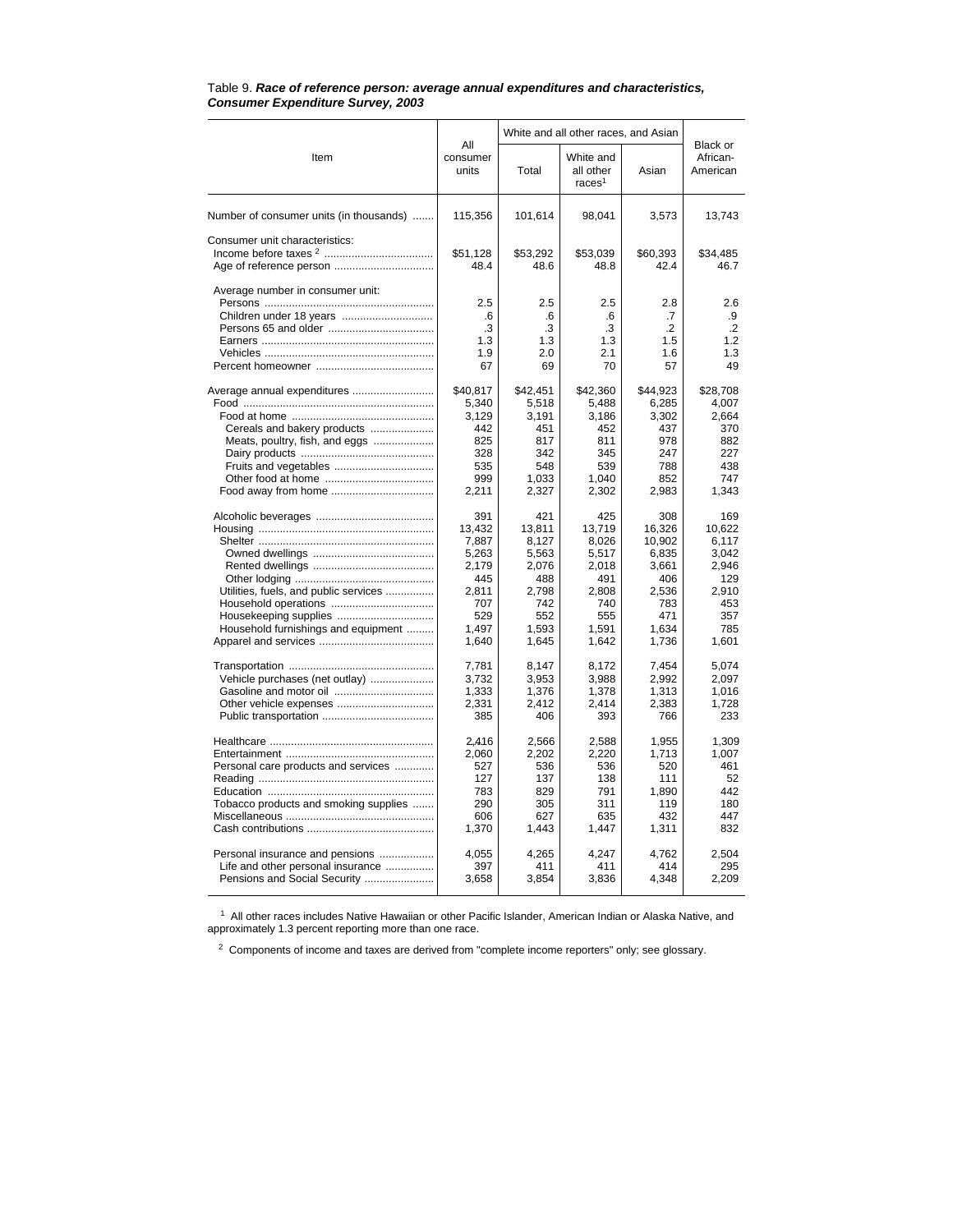|                                                                                                                                                                                      |                                                                                          |                                                                                          | Not Hispanic or Latino                                                                   |                                                                                          |                                                                                        |  |  |
|--------------------------------------------------------------------------------------------------------------------------------------------------------------------------------------|------------------------------------------------------------------------------------------|------------------------------------------------------------------------------------------|------------------------------------------------------------------------------------------|------------------------------------------------------------------------------------------|----------------------------------------------------------------------------------------|--|--|
| Item                                                                                                                                                                                 | All<br>consumer<br>units                                                                 | Hispanic<br>or Latino                                                                    | Total                                                                                    | Not<br>Hispanic or<br>Latino less<br><b>Black</b><br>or<br>African-<br>American          | <b>Black</b><br>or<br>African-<br>American                                             |  |  |
| Number of consumer units (in thousands)                                                                                                                                              | 115,356                                                                                  | 11,727                                                                                   | 103,629                                                                                  | 90,019                                                                                   | 13,610                                                                                 |  |  |
| Consumer unit characteristics:                                                                                                                                                       | \$51,128<br>48.4                                                                         | \$37,150<br>41.6                                                                         | \$52,797<br>49.2                                                                         | \$55,463<br>49.5                                                                         | \$34,537<br>46.7                                                                       |  |  |
| Average number in consumer unit:                                                                                                                                                     | 2.5<br>.6<br>.3<br>1.3<br>1.9<br>67                                                      | 3.3<br>1.1<br>$\cdot$<br>1.6<br>1.6<br>48                                                | 2.4<br>.6<br>.3<br>1.3<br>2.0<br>69                                                      | 2.4<br>.5<br>.3<br>1.3<br>2.1<br>72                                                      | 2.6<br>.9<br>.2<br>1.2<br>1.3<br>49                                                    |  |  |
| Average annual expenditures<br>Cereals and bakery products<br>Meats, poultry, fish, and eggs<br>Fruits and vegetables                                                                | \$40,817<br>5,340<br>3,129<br>442<br>825<br>328<br>535<br>999<br>2,211                   | \$34,575<br>5,717<br>3,597<br>486<br>1,059<br>374<br>686<br>992<br>2,120                 | \$41,521<br>5,291<br>3,070<br>436<br>795<br>322<br>516<br>1,000<br>2,221                 | \$43,459<br>5,486<br>3,134<br>447<br>783<br>337<br>529<br>1,038<br>2,353                 | \$28,667<br>3,977<br>2,639<br>366<br>876<br>223<br>432<br>742<br>1,338                 |  |  |
| Utilities, fuels, and public services<br>Household furnishings and equipment                                                                                                         | 391<br>13,432<br>7,887<br>5,263<br>2,179<br>445<br>2,811<br>707<br>529<br>1,497<br>1,640 | 315<br>12,300<br>7,672<br>3,889<br>3,560<br>224<br>2,490<br>454<br>476<br>1,208<br>1,756 | 401<br>13,562<br>7,912<br>5,418<br>2,023<br>470<br>2,848<br>736<br>536<br>1,531<br>1,626 | 437<br>14,005<br>8,185<br>5,775<br>1,889<br>521<br>2,837<br>779<br>563<br>1,642<br>1,631 | 158<br>10,621<br>6,105<br>3,063<br>2,912<br>130<br>2,920<br>453<br>353<br>789<br>1,590 |  |  |
| Vehicle purchases (net outlay)<br>Gasoline and motor oil<br>Other vehicle expenses                                                                                                   | 7,781<br>3,732<br>1,333<br>2,331<br>385                                                  | 6.780<br>3,063<br>1,328<br>2,057<br>331                                                  | 7,894<br>3,807<br>1,333<br>2,362<br>391                                                  | 8,317<br>4,063<br>1,381<br>2,458<br>416                                                  | 5,094<br>2,117<br>1,017<br>1,729<br>230                                                |  |  |
| Personal care products and services<br>Tobacco products and smoking supplies<br>Personal insurance and pensions<br>Life and other personal insurance<br>Pensions and Social Security | 2,416<br>2,060<br>527<br>127<br>783<br>290<br>606<br>1,370<br>4,055<br>397<br>3,658      | 1,439<br>1,245<br>490<br>48<br>477<br>171<br>419<br>594<br>2,824<br>160<br>2,664         | 2,527<br>2,153<br>531<br>136<br>818<br>303<br>627<br>1,458<br>4,195<br>424<br>3,770      | 2.711<br>2,326<br>541<br>149<br>877<br>322<br>655<br>1,552<br>4,450<br>444<br>4,006      | 1,311<br>1,009<br>460<br>53<br>425<br>179<br>447<br>835<br>2,507<br>296<br>2,211       |  |  |

#### Table 10. *Hispanic or Latino origin of reference person: average annual expenditures and characteristics, Consumer Expenditure Survey, 2003*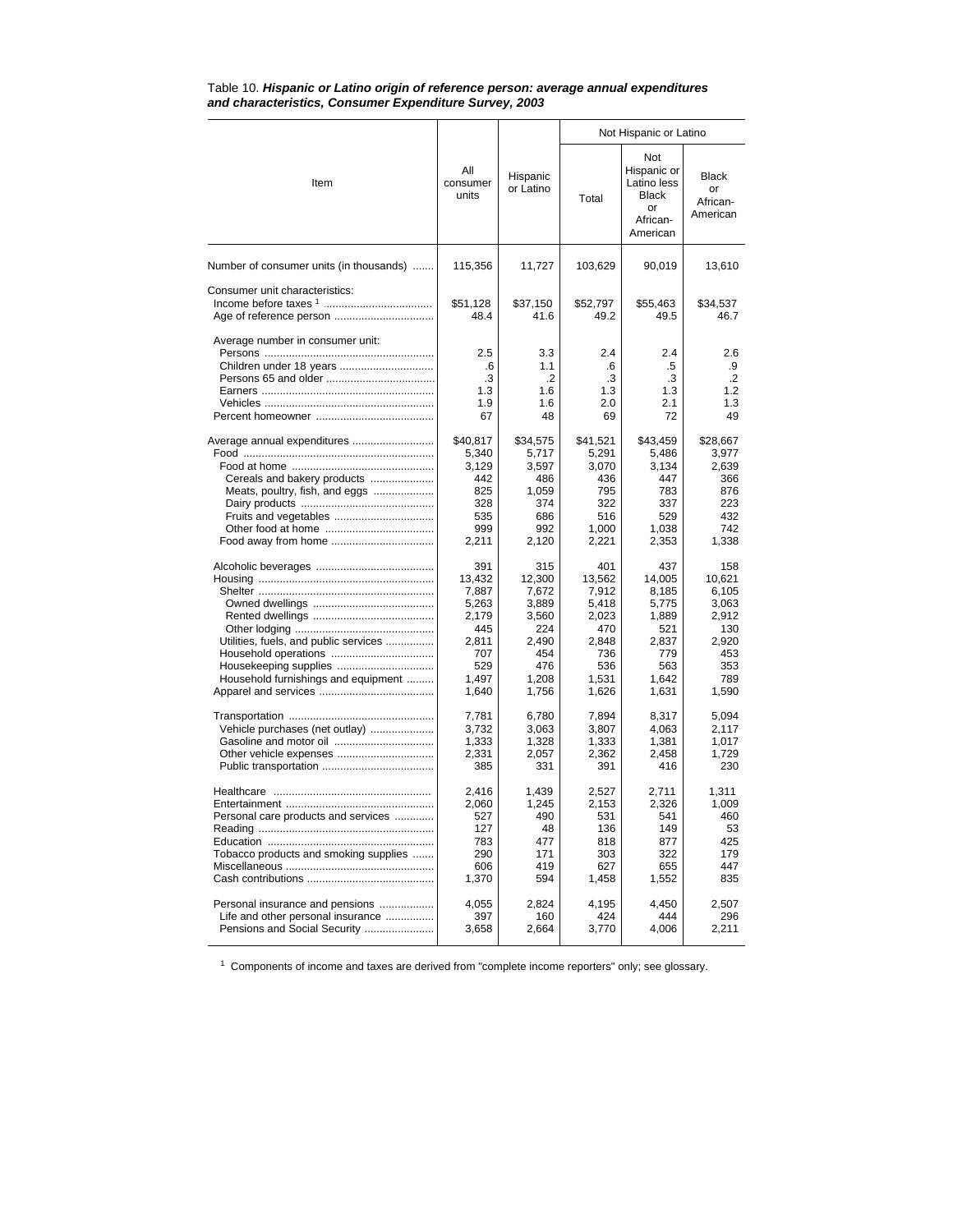## Table 11. *Region of residence: average annual expenditures and characteristics, Consumer Expenditure Survey, 2003*

| Item                             | All<br>consumer<br>units | Northeast      | Midwest        | South          | West           |  |
|----------------------------------|--------------------------|----------------|----------------|----------------|----------------|--|
|                                  | 115,356                  | 22,182         | 26,438         | 41,325         | 25,412         |  |
| Consumer unit characteristics:   |                          |                |                |                |                |  |
|                                  | \$51,128                 | \$56,513       | \$52,445       | \$46.729       | \$52,506       |  |
|                                  | 48.4                     | 49.8           | 48.8           | 48.2           | 47.1           |  |
| Average number in consumer unit: |                          |                |                |                |                |  |
|                                  | 2.5                      | 2.4            | 2.5            | 2.5            | 2.6            |  |
|                                  | .6<br>.3                 | .6<br>.3       | .6<br>.3       | .6<br>.3       | .7<br>.3       |  |
|                                  | 1.3                      | 1.3            | 1.4            | 1.3            | 1.4            |  |
|                                  | 1.9                      | 1.7            | 2.1            | 1.9            | 2.0            |  |
|                                  | 67                       | 64             | 70             | 69             | 63             |  |
|                                  | \$40,817                 | \$42,162       | \$40,280       | \$37,625       | \$45,381       |  |
|                                  | 5,340                    | 5,730          | 5,088          | 4,960          | 5,876          |  |
|                                  | 3,129                    | 3,306          | 2,904          | 2,996          | 3,428          |  |
|                                  | 442                      | 485            | 411            | 413            | 482            |  |
|                                  | 825                      | 889            | 734            | 835            | 849            |  |
|                                  | 328                      | 353            | 323            | 298            | 359            |  |
|                                  | 535                      | 586            | 472            | 489            | 633            |  |
|                                  | 999<br>2,211             | 994<br>2,424   | 962<br>2,184   | 961<br>1,964   | 1,104<br>2,449 |  |
|                                  |                          |                |                |                |                |  |
|                                  | 391                      | 427            | 403            | 345            | 421            |  |
|                                  | 13,432                   | 14,811         | 12,634         | 12,006         | 15,371         |  |
|                                  | 7,887                    | 9,134          | 7,086          | 6,660          | 9.630          |  |
|                                  | 5,263<br>2,179           | 5,932<br>2,664 | 4,908<br>1,720 | 4,528<br>1,802 | 6,244<br>2,848 |  |
|                                  | 445                      | 537            | 458            | 330            | 538            |  |
|                                  | 2,811                    | 2,889          | 2,855          | 2,891          | 2,569          |  |
|                                  | 707                      | 813            | 614            | 666            | 778            |  |
|                                  | 529                      | 523            | 575            | 496            | 537            |  |
|                                  | 1.497                    | 1.452          | 1.504          | 1.294          | 1.858          |  |
|                                  | 1,640                    | 1,859          | 1,563          | 1,451          | 1,834          |  |
|                                  | 7,781                    | 7,043          | 7,817          | 7,621          | 8,645          |  |
|                                  | 3,732                    | 3,040          | 3,775          | 3,893          | 4.028          |  |
|                                  | 1,333                    | 1,157          | 1,357          | 1,321          | 1,479          |  |
|                                  | 2,331                    | 2.307          | 2,314          | 2.154          | 2,659          |  |
|                                  | 385                      | 539            | 371            | 253            | 479            |  |
|                                  | 2,416                    | 2,127          | 2,586          | 2,396          | 2,525          |  |
|                                  | 2,060                    | 2,117          | 1,978          | 1,812          | 2.494          |  |
|                                  | 527                      | 532            | 499            | 494            | 606            |  |
|                                  | 127                      | 153            | 141            | 93             | 146            |  |
|                                  | 783                      | 1,040          | 796            | 581            | 875            |  |
|                                  | 290                      | 306            | 363            | 275            | 224            |  |
|                                  | 606                      | 548            | 647            | 556            | 695            |  |
|                                  | 1,370                    | 1,161          | 1,469          | 1,344          | 1,491          |  |
|                                  | 4,055                    | 4,308          | 4,295          | 3,690          | 4,179          |  |
|                                  | 397                      | 454            | 423            | 381            | 347            |  |
|                                  | 3,658                    | 3,855          | 3,872          | 3,309          | 3,832          |  |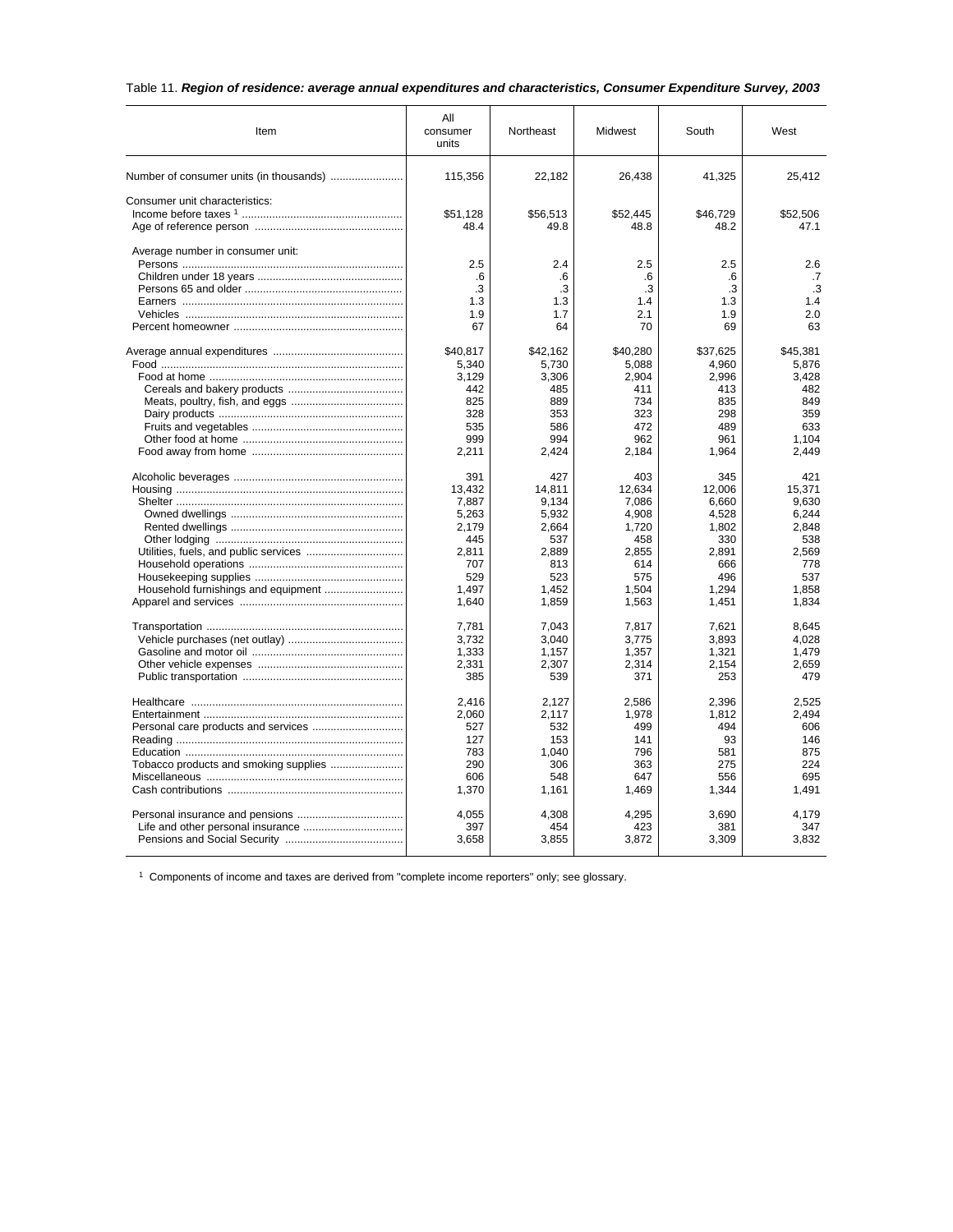## Table 12. *Occupation of reference person: average annual expenditures and characteristics, Consumer Expenditure Survey, 2003*

|                                                                                                          | Wage and salary earners             |                                            |                                            |                                                |                                            | All other,                                 |                                              |                                            |                                         |
|----------------------------------------------------------------------------------------------------------|-------------------------------------|--------------------------------------------|--------------------------------------------|------------------------------------------------|--------------------------------------------|--------------------------------------------|----------------------------------------------|--------------------------------------------|-----------------------------------------|
| Item                                                                                                     | Self-<br>employed<br>workers        | Total<br>wage and<br>salary<br>earners     | Managers<br>and<br>professionals           | Technical,<br>sales and<br>clerical<br>workers | Service<br>workers                         | Construction<br>workers and<br>mechanics   | Operators,<br>fabricators<br>and<br>laborers | Retired                                    | including<br>not<br>reporting           |
| Number of consumer units (in thousands)                                                                  | 4.987                               | 76,802                                     | 28,105                                     | 21,533                                         | 11,621                                     | 4,780                                      | 10,764                                       | 19,592                                     | 13,976                                  |
| Consumer unit characteristics:<br>Age of reference person                                                | \$58,302<br>52.0                    | \$58,773<br>42.2                           | \$83.126<br>43.5                           | \$50.321<br>41.2                               | \$35,496<br>41.8                           | \$50.805<br>39.5                           | \$41.020<br>42.0                             | \$27.695<br>73.8                           | \$37.616<br>45.6                        |
| Average number in consumer unit:<br>Children under 18 years<br>Persons 65 and older<br>Percent homeowner | 2.4<br>.5<br>.4<br>1.6<br>2.3<br>81 | 2.6<br>.7<br>$\cdot$ 1<br>1.7<br>2.1<br>65 | 2.6<br>.7<br>$\cdot$ 1<br>1.7<br>2.2<br>75 | 2.5<br>.7<br>.1<br>1.7<br>2.0<br>62            | 2.7<br>.8<br>$\cdot$ 1<br>1.7<br>1.7<br>49 | 2.9<br>.9<br>$\cdot$ 1<br>1.8<br>2.4<br>65 | 2.8<br>.9<br>$\cdot$ 1<br>1.7<br>2.1<br>59   | 1.7<br>$\cdot$ 1<br>1.2<br>.2<br>1.6<br>81 | 2.8<br>.9<br>$\cdot$<br>.7<br>1.6<br>56 |
| Average annual expenditures                                                                              | \$51,006                            | \$44,934                                   | \$58,236                                   | \$40,564                                       | \$32,066                                   | \$40,620                                   | \$34,603                                     | \$28,418                                   | \$32.042                                |
|                                                                                                          | 6,563                               | 5,743                                      | 6,743                                      | 5,317                                          | 4,531                                      | 5,924                                      | 5,125                                        | 3,937                                      | 4.698                                   |
|                                                                                                          | 3,617                               | 3,229                                      | 3,521                                      | 2,972                                          | 2,764                                      | 3,590                                      | 3,267                                        | 2,594                                      | 3,162                                   |
| Cereals and bakery products                                                                              | 493                                 | 451                                        | 487                                        | 418                                            | 383                                        | 490                                        | 471                                          | 389                                        | 447                                     |
| Meats, poultry, fish, and eggs                                                                           | 1,049                               | 840                                        | 852                                        | 771                                            | 768                                        | 1,050                                      | 914                                          | 662                                        | 885                                     |
|                                                                                                          | 344                                 | 339                                        | 379                                        | 312                                            | 275                                        | 367                                        | 335                                          | 278                                        | 338                                     |
|                                                                                                          | 636                                 | 542                                        | 618                                        | 490                                            | 462                                        | 551                                        | 522                                          | 490                                        | 522                                     |
| Other food at home                                                                                       | 1,095                               | 1,058                                      | 1,185                                      | 981                                            | 875                                        | 1,132                                      | 1,025                                        | 775                                        | 971                                     |
| Food away from home                                                                                      | 2,946                               | 2,514                                      | 3,222                                      | 2,345                                          | 1,766                                      | 2,333                                      | 1,857                                        | 1,343                                      | 1.535                                   |
| Alcoholic beverages                                                                                      | 557                                 | 455                                        | 597                                        | 415                                            | 358                                        | 373                                        | 300                                          | 208                                        | 248                                     |
|                                                                                                          | 14,996                              | 14,652                                     | 18,940                                     | 13,567                                         | 10,888                                     | 12,520                                     | 10,614                                       | 9,813                                      | 11,251                                  |
|                                                                                                          | 8,650                               | 8,788                                      | 11,375                                     | 8.193                                          | 6,658                                      | 7,346                                      | 6,162                                        | 5,204                                      | 6.430                                   |
| Owned dwellings                                                                                          | 6,422                               | 5,897                                      | 8,331                                      | 5,290                                          | 3,493                                      | 5.002                                      | 3,747                                        | 3,538                                      | 3.783                                   |
|                                                                                                          | 1,457                               | 2,427                                      | 2,257                                      | 2,535                                          | 2,935                                      | 2,116                                      | 2,244                                        | 1,281                                      | 2,337                                   |
|                                                                                                          | 772                                 | 464                                        | 787                                        | 367                                            | 231                                        | 228                                        | 171                                          | 385                                        | 309                                     |
| Utilities, fuels, and public services                                                                    | 3,122                               | 2,911                                      | 3,313                                      | 2,773                                          | 2,494                                      | 2,813                                      | 2,630                                        | 2,493                                      | 2,600                                   |
| Household operations                                                                                     | 869                                 | 757                                        | 1,161                                      | 648                                            | 394                                        | 628                                        | 368                                          | 623                                        | 494                                     |
| Housekeeping supplies                                                                                    | 593                                 | 546                                        | 713                                        | 494                                            | 426                                        | 456                                        | 375                                          | 489                                        | 471                                     |
| Household furnishings and equipment                                                                      | 1,761                               | 1,651                                      | 2,378                                      | 1,459                                          | 916                                        | 1,277                                      | 1,079                                        | 1.005                                      | 1,256                                   |
| Apparel and services                                                                                     | 1,691                               | 1,854                                      | 2,343                                      | 1,778                                          | 1,348                                      | 1,414                                      | 1,454                                        | 911                                        | 1,509                                   |
|                                                                                                          | 9,325                               | 8,758                                      | 10,469                                     | 7,907                                          | 6,626                                      | 9,576                                      | 7,931                                        | 4,805                                      | 6,028                                   |
| Vehicle purchases (net outlay)                                                                           | 4,512                               | 4,215                                      | 4,927                                      | 3,689                                          | 3,169                                      | 5,170                                      | 4,113                                        | 2,157                                      | 3,006                                   |
| Gasoline and motor oil                                                                                   | 1,510                               | 1,495                                      | 1,622                                      | 1,423                                          | 1,271                                      | 1,715                                      | 1,452                                        | 825                                        | 1,089                                   |
| Other vehicle expenses                                                                                   | 2.643                               | 2,637                                      | 3,254                                      | 2,465                                          | 1,936                                      | 2,521                                      | 2,173                                        | 1,511                                      | 1.687                                   |
| Public transportation                                                                                    | 659                                 | 411                                        | 666                                        | 329                                            | 249                                        | 170                                        | 192                                          | 312                                        | 246                                     |
|                                                                                                          | 3,794                               | 2,098                                      | 2.708                                      | 1.972                                          | 1,554                                      | 1,697                                      | 1.521                                        | 3.623                                      | 1.981                                   |
|                                                                                                          | 2.866                               | 2,231                                      | 3.096                                      | 1,993                                          | 1,371                                      | 1.801                                      | 1,564                                        | 1.560                                      | 1.515                                   |
| Personal care products and services                                                                      | 580                                 | 571                                        | 724                                        | 541                                            | 446                                        | 459                                        | 415                                          | 420                                        | 423                                     |
|                                                                                                          | 174                                 | 128                                        | 197                                        | 108                                            | 72                                         | 77                                         | 72                                           | 143                                        | 83                                      |
|                                                                                                          | 813                                 | 963                                        | 1,554                                      | 759                                            | 622                                        | 513                                        | 395                                          | 164                                        | 654                                     |
| Tobacco products and smoking supplies                                                                    | 297                                 | 309                                        | 210                                        | 292                                            | 338                                        | 596                                        | 440                                          | 168                                        | 353                                     |
|                                                                                                          | 1,124                               | 641                                        | 815                                        | 589                                            | 397                                        | 543                                        | 593                                          | 513                                        | 359                                     |
|                                                                                                          | 2,661                               | 1,380                                      | 2,221                                      | 1,004                                          | 716                                        | 1,036                                      | 803                                          | 1,355                                      | 875                                     |
| Personal insurance and pensions                                                                          | 5.565                               | 5.151                                      | 7.617                                      | 4.323                                          | 2.798                                      | 4.090                                      | 3.376                                        | 797                                        | 2.065                                   |
| Life and other personal insurance                                                                        | 593                                 | 421                                        | 609                                        | 357                                            | 245                                        | 322                                        | 290                                          | 335                                        | 285                                     |
| Pensions and Social Security                                                                             | 4,972                               | 4,730                                      | 7,008                                      | 3,966                                          | 2,553                                      | 3,767                                      | 3,086                                        | 462                                        | 1,780                                   |